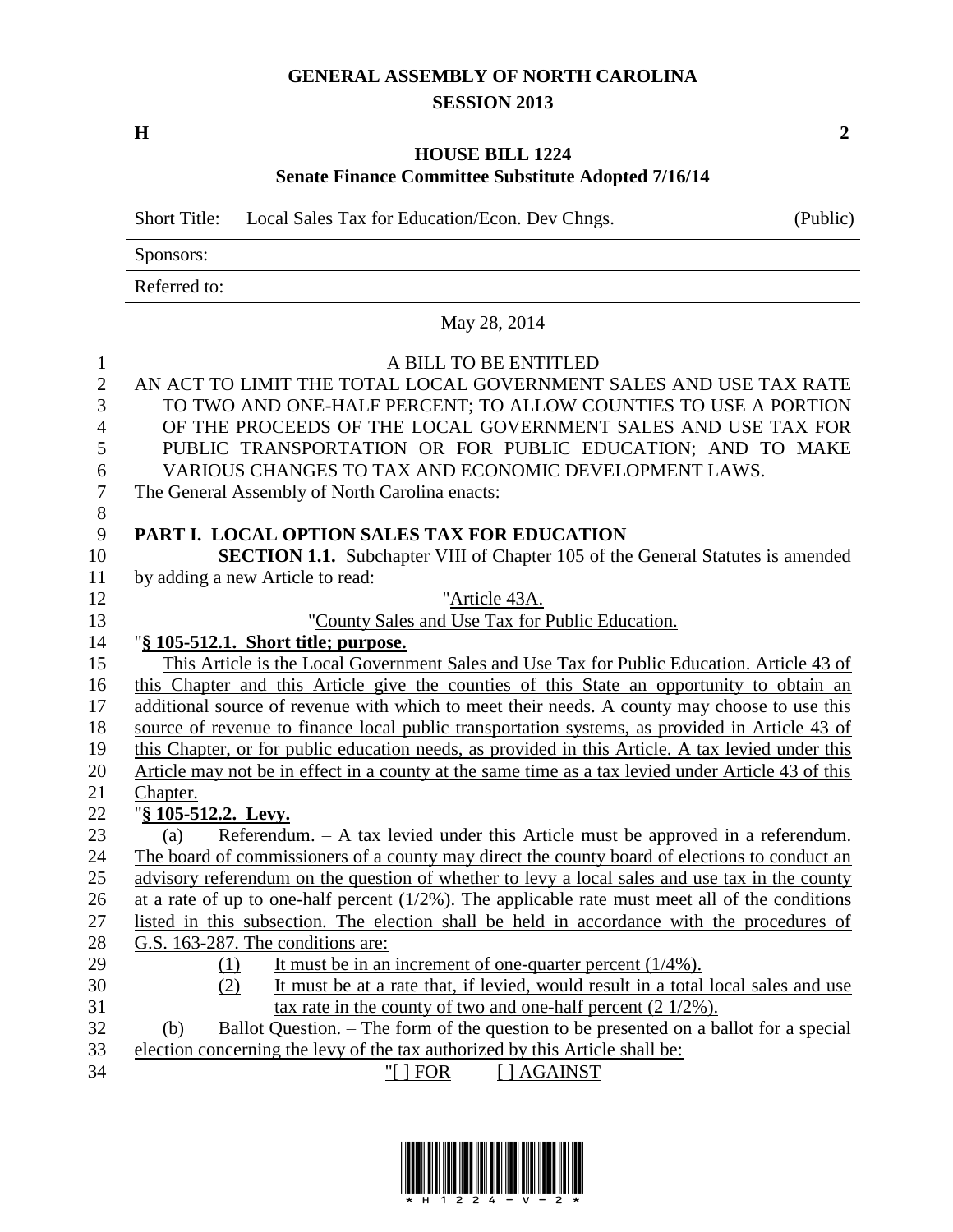|                  |                               | <b>General Assembly Of North Carolina</b>                                                                                                                | <b>Session 2013</b> |
|------------------|-------------------------------|----------------------------------------------------------------------------------------------------------------------------------------------------------|---------------------|
| $\mathbf{1}$     |                               | Local sales and use tax at the [applicable rate stated in both words and as a                                                                            |                     |
| $\overline{c}$   |                               | percentage] in addition to the current local sales and use taxes, to be used only for public                                                             |                     |
| 3                | education."                   |                                                                                                                                                          |                     |
| $\overline{4}$   | (c)                           | Authority. $-$ If the majority of those voting in a referendum held pursuant to this                                                                     |                     |
| 5                |                               | Article vote for the levy of the tax, the board of commissioners of the county may, by                                                                   |                     |
| 6                |                               | resolution and after 10 days' public notice, levy a local sales and use tax at the rate specified in                                                     |                     |
| $\boldsymbol{7}$ | the ballot.                   |                                                                                                                                                          |                     |
| $\,8\,$          | "§ 105-512.3. Administration. |                                                                                                                                                          |                     |
| 9                |                               | Except as provided in this Article, the adoption, levy, collection, administration, and repeal                                                           |                     |
| 10               |                               | of these additional taxes must be in accordance with Article 39 of this Chapter. In applying the                                                         |                     |
| 11               |                               | provisions of Article 39 of this Chapter to this Article, references to "this Article" mean                                                              |                     |
| 12               |                               | "Article 43A of Chapter 105 of the General Statutes." G.S. 105-468.1 is an administrative                                                                |                     |
| 13               |                               | provision that applies to this Article. A tax levied under this Article does not apply to the sales                                                      |                     |
| 14               |                               | price of food that is exempt from tax pursuant to G.S. 105-164.13B or to the sales price of a                                                            |                     |
| 15               |                               | bundled transaction taxable pursuant to G.S. $105-467(a)(5a)$ . The Secretary shall not divide the                                                       |                     |
| 16               |                               | amount allocated to a county between the county and the municipalities within the county.                                                                |                     |
| 17               | "§ 105-512.4. Use.            |                                                                                                                                                          |                     |
| 18               |                               | Counties may use the proceeds of a tax levied under this Article only for the following                                                                  |                     |
| 19               | purposes:                     |                                                                                                                                                          |                     |
| 20               | (1)                           | Public school capital outlay purposes, as defined in G.S. 115C-426(f) or to                                                                              |                     |
| 21               |                               | retire any indebtedness incurred by the county for these purposes.                                                                                       |                     |
| 22               | (2)                           | Salaries of classroom teachers, salaries of classroom teacher assistants, and                                                                            |                     |
| 23               |                               | supplements of classroom teacher salaries. For the purposes of this section, a                                                                           |                     |
| 24               |                               | classroom teacher is an employee of a local board of education employed as                                                                               |                     |
| 25               |                               | a teacher who spends at least seventy percent (70%) of his or her work time                                                                              |                     |
| 26               |                               | in classroom instruction and a classroom teacher assistant is an employee of                                                                             |                     |
| 27               |                               | a local board of education employed as a teacher assistant who spends at                                                                                 |                     |
| 28               |                               | least seventy percent (70%) of his or her work time assisting in a classroom.                                                                            |                     |
| 29               | (3)                           | Financial support of community colleges, including funds to supplement                                                                                   |                     |
| 30               |                               | State financial support of community colleges."                                                                                                          |                     |
| 31               |                               | <b>SECTION 1.2.(a)</b> G.S. 115C-429(b) reads as rewritten:                                                                                              |                     |
| 32               | " $(b)$                       | The board of county commissioners shall complete its action on the school budget                                                                         |                     |
| 33               |                               | on or before July 1, or such later date as may be agreeable to the board of education. The                                                               |                     |
| 34               |                               | commissioners shall determine the amount of county revenues to be appropriated in the county                                                             |                     |
| 35               |                               | budget ordinance to the local school administrative unit for the budget year. The board of                                                               |                     |
| 36               |                               | county commissioners may, in its discretion, allocate part or all of its appropriation by purpose,                                                       |                     |
| 37               |                               | function, or project as defined in the uniform budget format. For allocations made by the board                                                          |                     |
| 38               |                               | of county commissioners for the purpose of or for a function related to instructional services,                                                          |                     |
| 39               |                               | the board of county commissioners may direct the amount of funds to be used for salaries of                                                              |                     |
| 40               |                               | classroom teachers, salaries of classroom teacher assistants, and supplements of classroom                                                               |                     |
| 41               |                               | teacher salaries. For the purposes of this section, a classroom teacher is an employee of a local                                                        |                     |
| 42               |                               | board of education employed as a teacher who spends at least seventy percent (70%) of his or                                                             |                     |
| 43               |                               | her work time in classroom instruction and a classroom teacher assistant is an employee of a                                                             |                     |
| 44<br>45         |                               | local board of education employed as a teacher assistant who spends at least seventy percent<br>(70%) of his or her work time assisting in a classroom." |                     |
| 46               |                               | <b>SECTION 1.2.(b)</b> G.S. 115C-433(b) reads as rewritten:                                                                                              |                     |
| 47               | " $(b)$                       | If the board of county commissioners allocates part or all of its appropriations                                                                         |                     |
| 48               |                               | pursuant to G.S. 115C-429(b), the board of education must obtain the approval of the board of                                                            |                     |
| 49               |                               | county commissioners for an amendment to the budget that does any of the following:                                                                      |                     |
| 50               |                               | $(1)(i)$ increases Increases or decreases expenditures from the capital outlay fund                                                                      |                     |
| 51               |                               | for projects listed in G.S. 115C-426(f)(1) or $(2)$ , or $(ii)$ $(2)$ .                                                                                  |                     |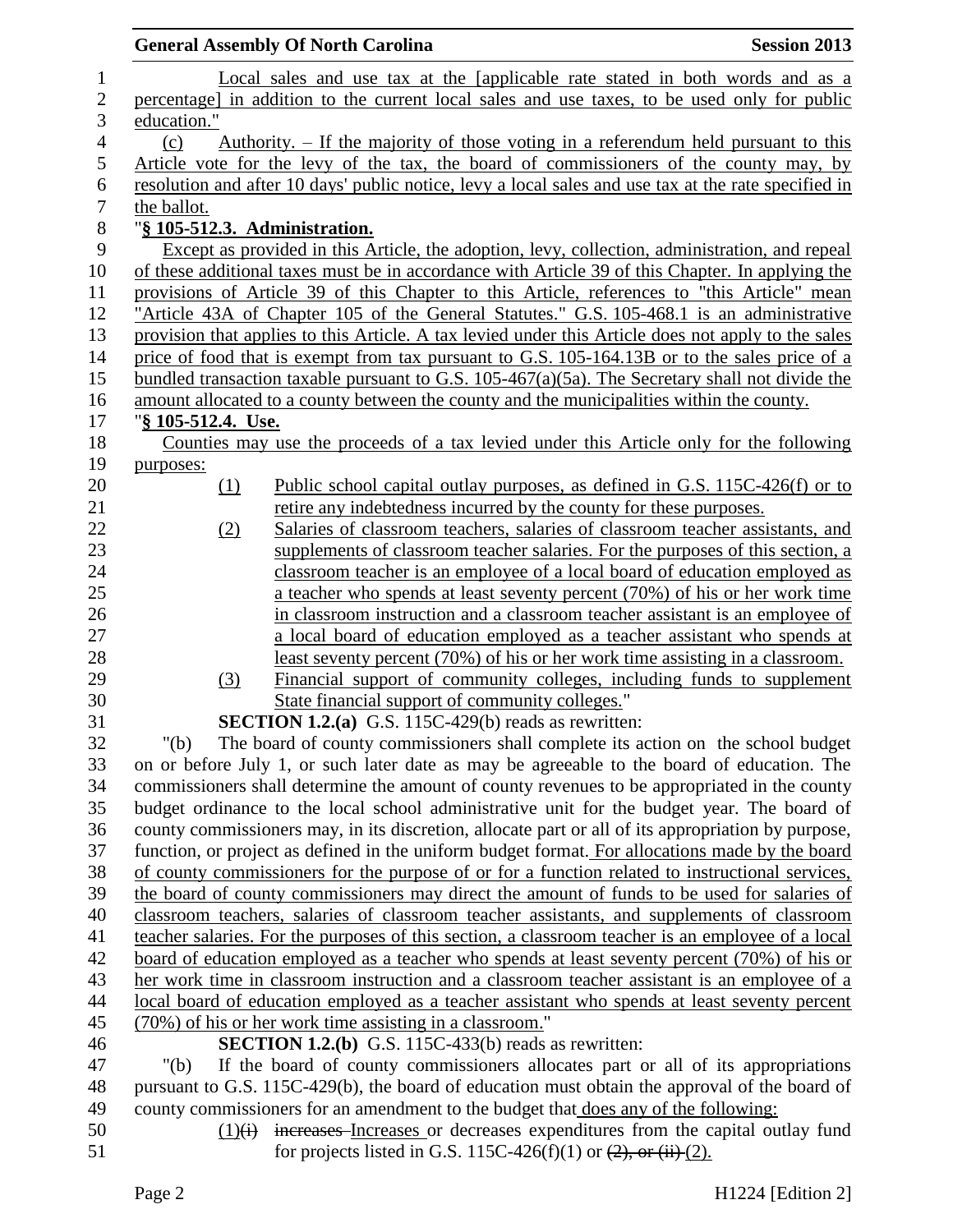|                  |                              | <b>General Assembly Of North Carolina</b>                                    | <b>Session 2013</b>                                                                                                                                      |
|------------------|------------------------------|------------------------------------------------------------------------------|----------------------------------------------------------------------------------------------------------------------------------------------------------|
| 1                | (2)                          |                                                                              | increases Increases or decreases the amount of county appropriation                                                                                      |
| $\mathbf{2}$     |                              |                                                                              | allocated to a purpose or function by twenty-five percent (25%) or more                                                                                  |
| 3                |                              |                                                                              | from the amount contained in the budget ordinance adopted by the board of                                                                                |
| $\overline{4}$   |                              |                                                                              | county commissioners: Provided, provided, that at its discretion, the board                                                                              |
| 5                |                              |                                                                              | may in its budget ordinance specify a lesser percentage, so long as such                                                                                 |
| 6                |                              | percentage is not less than ten percent $(10\%)$ ten percent $(10\%)$ .      |                                                                                                                                                          |
| $\boldsymbol{7}$ | (3)                          |                                                                              | Decreases the amount of funds allocated for salaries of classroom teachers,                                                                              |
| 8                |                              |                                                                              | salaries of classroom teacher assistants, and supplements of classroom                                                                                   |
| 9                |                              |                                                                              | teacher salaries. For the purposes of this section, a classroom teacher is an                                                                            |
| 10               |                              |                                                                              | employee of a local board of education employed as a teacher who spends at                                                                               |
| 11               |                              |                                                                              | <u>least seventy percent (70%) of his or her work time in classroom instruction</u>                                                                      |
| 12               |                              |                                                                              | and a classroom teacher assistant is an employee of a local board of                                                                                     |
| 13               |                              |                                                                              | education employed as a teacher assistant who spends at least seventy                                                                                    |
| 14               |                              | percent (70%) of his or her work time assisting in a classroom."             |                                                                                                                                                          |
| 15               |                              | <b>SECTION 1.3.(a)</b> G.S. 115D-55(a) reads as rewritten:                   |                                                                                                                                                          |
| 16               | $"$ (a)                      |                                                                              | Approval of Budget by Local Tax-Levying Authority. - By a date fixed by the local                                                                        |
| 17               |                              |                                                                              | tax-levying authority, the budget shall be submitted to the local tax-levying authority for                                                              |
| 18               |                              |                                                                              | approval of that portion within its authority as stated in G.S. 115D-54(b). On or before July 1,                                                         |
| 19               |                              |                                                                              | or such later date as may be agreeable to the board of trustees, but in no instance later than                                                           |
| 20               |                              |                                                                              | September 1, the local tax-levying authority shall determine the amount of county revenue to                                                             |
| 21               |                              |                                                                              | be appropriated to an institution for the budget year. The local tax-levying authority may                                                               |
| 22               |                              |                                                                              | allocate part or all of an appropriation by purpose, function, or project as defined in the budget                                                       |
| 23               |                              |                                                                              | manual as adopted by the State Board of Community Colleges. The local tax-levying authority                                                              |
| 24               |                              |                                                                              | may direct the use of funds appropriated to the institution derived from a tax levied under                                                              |
| 25               |                              | Article 43A of Chapter 105 of the General Statutes.                          |                                                                                                                                                          |
| 26               |                              |                                                                              | The local tax-levying authority shall have full authority to call for all books, records, audit                                                          |
| 27               |                              |                                                                              | reports, and other information bearing on the financial operation of the institution except                                                              |
| 28               |                              |                                                                              | records dealing with specific persons for which the persons' rights of privacy are protected by                                                          |
| 29               | either federal or State law. |                                                                              |                                                                                                                                                          |
| 30               |                              |                                                                              | Nothing in this Article shall be construed to place a duty on the local tax-levying authority                                                            |
| 31               |                              |                                                                              | to fund a deficit incurred by an institution through failure of the institution to comply with the                                                       |
| 32               |                              | provisions of this Article or rules and regulations issued pursuant hereto." |                                                                                                                                                          |
| 33               |                              | <b>SECTION 1.3.(b)</b> G.S. 115D-58(b) reads as rewritten:                   |                                                                                                                                                          |
| 34               | " $(b)$                      |                                                                              | If the local tax-levying authority allocates part or all of an appropriation pursuant to                                                                 |
| 35               |                              |                                                                              | G.S. 115D-55, the board of trustees must obtain approval of the local tax-levying authority for                                                          |
| 36               |                              | an amendment to the budget which does any of the following:                  |                                                                                                                                                          |
| 37               | (1)                          |                                                                              | increases Increases or decreases the amount of that appropriation allocated to                                                                           |
| 38               |                              |                                                                              | a purpose, function, or project by twenty-five percent (25%) or more from                                                                                |
| 39<br>40         |                              |                                                                              | the amount contained in the budget ordinance adopted by the local<br>tax-levying authority or such lesser percentage as specified by the local           |
| 41               |                              |                                                                              |                                                                                                                                                          |
| 42               |                              |                                                                              | tax-levying authority in the original budget ordinance, so long as such                                                                                  |
| 43               |                              | percentage is not less than ten percent $(10\%)$ .                           |                                                                                                                                                          |
| 44               | (2)                          |                                                                              | Decreases the amount of the appropriation directed by the tax-levying<br>authority for a specific use from funds appropriated to the institution derived |
| 45               |                              |                                                                              | from a tax levied under Article 43A of Chapter 105 of the General Statutes."                                                                             |
| 46               |                              | <b>SECTION 1.4.(a)</b> G.S. 105-506 reads as rewritten:                      |                                                                                                                                                          |
| 47               |                              | "§ 105-506. Short title; purpose.                                            |                                                                                                                                                          |
| 48               |                              |                                                                              | This Article is the Local Government Public Transportation Sales Tax Act and may be cited                                                                |
| 49               |                              |                                                                              | by that name. This Article and Article 43A of this Chapter gives give the counties and                                                                   |
| 50               |                              |                                                                              | transportation authorities of this State an opportunity to obtain an additional source of revenue                                                        |
| 51               |                              |                                                                              | with which to meet their needs for needs. Counties and transportation authorities may choose to                                                          |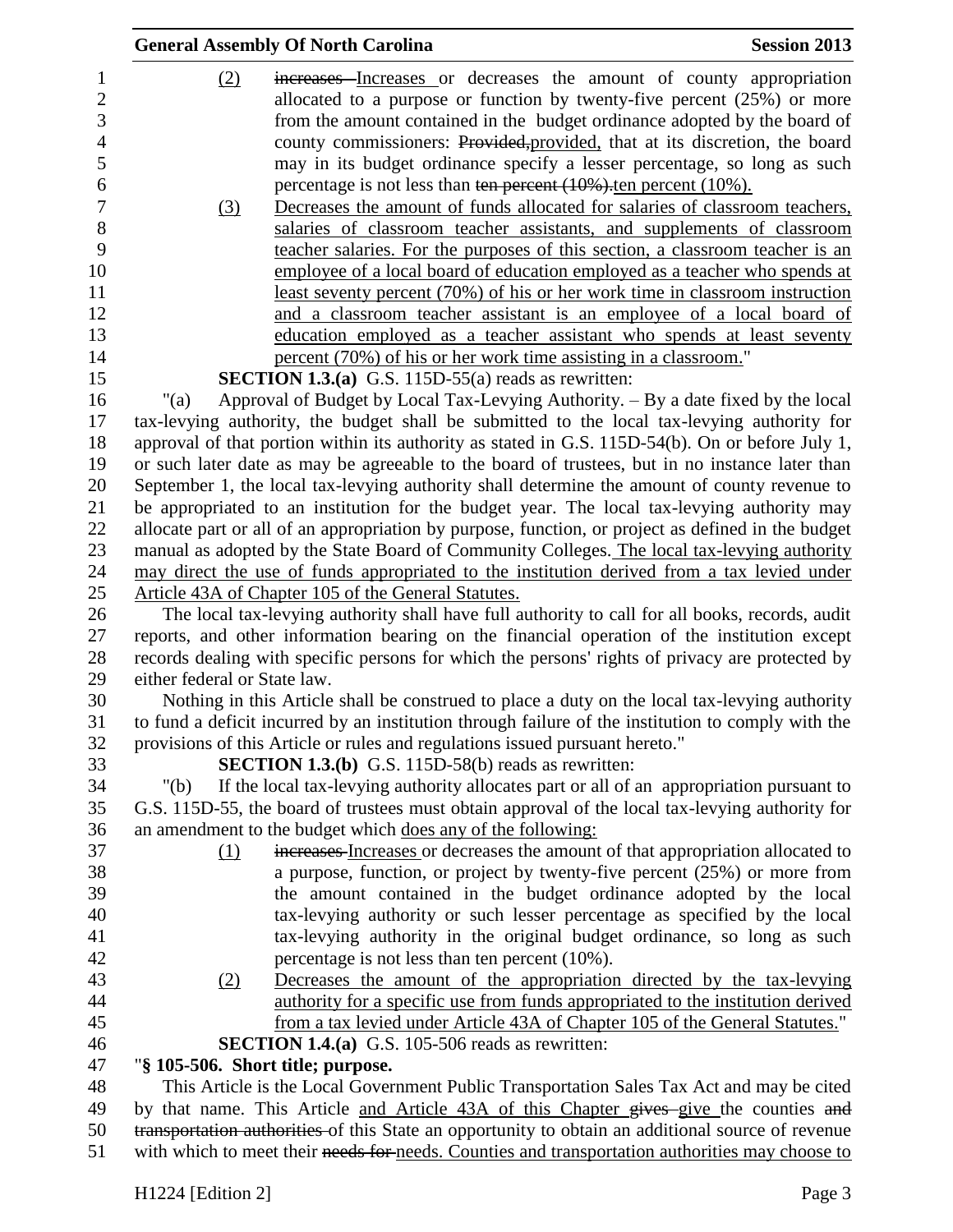## **General Assembly Of North Carolina Session 2013** 1 use this source of revenue to <del>financing</del>-finance local public transportation systems. Systems under this Article, or to finance public education needs, as provided in Article 43A of this Chapter. A tax levied under this Article may not be in effect in a county at the same time as a 4 tax levied under Article 43A of this Chapter. It provides them with authority to levy sales and use taxes. All such taxes A tax levied under this Chapter must be approved in a referendum." **SECTION 1.4.(b)** Part 1 of Article 43 of Chapter 105 of the General Statutes is amended by adding a new section to read: amended by adding a new section to read: "**§ 105-506.3. Tax rate.** (a) Rate. – The applicable rate of local sales and use tax that may be levied under this Article must meet all of the following conditions: (1) It must be in an increment of one-quarter percent (1/4%). (2) It must be at a rate that, if levied, would result in a total local sales and use tax rate in the county or special district of two and one-half percent (2  $14 \t1/2\%$ ). (b) Cap. – Except as provided in this subsection, a county's local sales and use tax rate may not exceed two and one-half percent (2.5%). A county's local sales and use tax rate may 17 exceed two and one-half percent (2.5%) if the county conducted one or more advisory referendums on or before December 31, 2012, in which a majority of the voters approved the levy of a local sales and use tax resulting in a total local sales and use tax rate in the county of two and three-quarters percent (2.75%). In no event may a county's local sales and use tax rate 21 exceed two and three-quarters percent (2.75%). If a county's local sales and use tax rate is two and three-quarters percent (2.75%) on April 1, 2013, and the county repeals the levy of a tax authorized under Subchapter VIII of this Chapter so that the county's local sales and use tax rate falls below two and three-quarters percent (2.75%), the county may not enact a local sales and use tax under this Subchapter that results in a county local sales and use tax rate that exceeds two and one-half percent (2.5%)." **SECTION 1.4.(c)** G.S. 105-507.1 reads as rewritten: "**§ 105-507.1. Local election on adoption of sales and use tax.** (a) Resolution. – The board of commissioners of a county may direct the county board of elections to conduct an advisory referendum within the county on the question of whether a local sales and use tax at the rate of up to one-half percent (1/2%) may be levied in accordance with this Part. The applicable rate must be in accordance with G.S. 105-506.3. The election shall be held in accordance with the procedures of G.S. 163-287. The board of commissioners shall hold a public hearing on the question at least 30 days before the date the election is to be held. (b) Ballot Question. – The form of the question to be presented on a ballot for a special election concerning the levy of a tax authorized by this Article shall be: 38 "[ ] FOR [ ] AGAINST One-half percent (1/2%) [The applicable rate stated in both words and as a percentage] local sales and use taxes, in addition to the current local sales and use taxes, to be used only for public transportation systems."" **SECTION 1.4.(d)** G.S. 105-507.2 reads as rewritten: "**§ 105-507.2. Levy and collection of sales and use tax.** If the majority of those voting in a referendum held pursuant to G.S. 105-507.1 vote for the 45 levy of the tax, the board of commissioners of the county may, by resolution, levy one-half 46 percent  $(\frac{1}{2}\%)$  local sales and use taxes a local sales and use tax at the rate specified in the ballot in addition to any other State and local sales and use taxes levied pursuant to law. Except as provided in this Part, the adoption, levy, collection, administration, and repeal of these additional taxes shall be in accordance with Article 39 of this Chapter. In applying the provisions of Article 39 of this Chapter to this Part, references to "this Article" mean "Part 1 of Article 43 of Chapter 105 of the General Statutes"."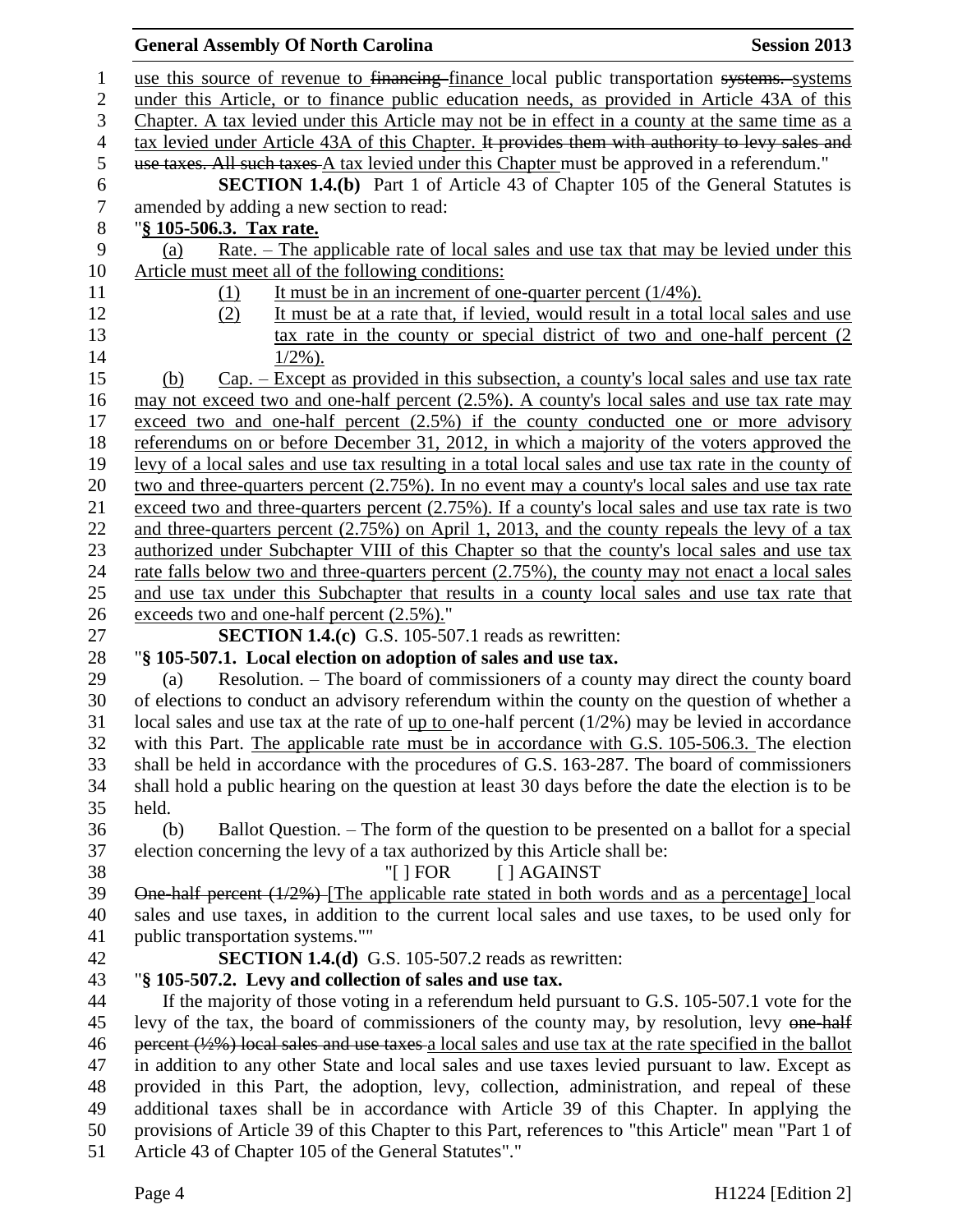|                | <b>General Assembly Of North Carolina</b><br><b>Session 2013</b>                                                     |
|----------------|----------------------------------------------------------------------------------------------------------------------|
| $\mathbf{1}$   | <b>SECTION 1.4.(e)</b> G.S. 105-509 reads as rewritten:                                                              |
| $\sqrt{2}$     | "§ 105-509. Local election on adoption of sales and use tax - regional public                                        |
| $\overline{3}$ | transportation authority.                                                                                            |
| $\overline{4}$ |                                                                                                                      |
| 5              | (b)<br>Resolution. – The board of trustees of the regional public transportation authority                           |
| 6              | may, if all of the conditions listed in this subsection have been met, direct the respective county                  |
| $\overline{7}$ | board or boards of elections to conduct an advisory referendum within the special district on                        |
| $8\,$          | the question of whether a local sales and use tax at the rate of up to one-half percent $(1/2%)$                     |
| 9              | may be levied within the district in accordance with this Part. The applicable rate must be in                       |
| 10             | accordance with G.S. 105-506.3. The tax may not be levied without voter approval. The                                |
| 11             | election shall be held on a date jointly agreed upon by the authority, the county board or boards                    |
| 12             | of commissioners, and the county board or boards of elections and shall be held on a date                            |
| 13             | permitted by and in accordance with the procedures of G.S. 163-287. The conditions are as                            |
| 14             | follows:                                                                                                             |
| 15             | (1)<br>The board of trustees has obtained approval to conduct a referendum by a                                      |
| 16             | vote of the following:                                                                                               |
| 17             | A majority vote of each of the county boards of commissioners<br>a.                                                  |
| 18             | within the special district, if it is a multicounty special district.                                                |
| 19             | A majority of the county board of commissioners within the special<br>$\mathbf b$ .                                  |
| 20             | district, if it is a single-county special district.                                                                 |
| 21             | A public hearing is held on the question by the board or boards of<br>(2)                                            |
| 22             | commissioners at least 30 days before the date the election is to be held.                                           |
| 23             | Ballot Question. – The form of the question to be presented on a ballot for a special<br>(c)                         |
| 24             | election concerning the levy of a tax authorized by this Article shall be:                                           |
| 25             | " $\lceil$   FOR     AGAINST                                                                                         |
| 26             | One half percent $(1/2%)$ The applicable rate stated in both words and as a percentage                               |
| 27             | local sales and use taxes, in addition to the current local sales and use taxes, to be used only for                 |
| 28             | public transportation systems."                                                                                      |
| 29             | $\sim$                                                                                                               |
| 30             | <b>SECTION 1.4.(f)</b> G.S. 105-509.1 reads as rewritten:                                                            |
| 31             | "\\$ 105-509.1. Levy and collection of sales and use tax – regional public transportation                            |
| 32             | authority.                                                                                                           |
| 33             | If the majority of those voting in a referendum held pursuant to G.S. 105-509 vote for the                           |
| 34             | levy of the tax, the transportation authority may, by resolution, levy one-half percent $(\frac{1}{2}, \frac{1}{6})$ |
| 35             | local sales and use taxes a local sales and use tax at the rate specified in the ballot within the                   |
| 36             | special district, in addition to any other State and local sales and use taxes levied pursuant to                    |
| 37             | law. In determining the results of the election in a multicounty district, all the counties of the                   |
| 38             | district shall be considered to be one unit but also must receive a majority vote in each county,                    |
| 39             | except that if the referendum is passed in one or more but not all of the counties, the counties in                  |
| 40             | which the referendum was not approved are removed from the special district upon certification                       |
| 41             | of the election result and the county or counties that approved the referendum shall remain in                       |
| 42             | the special district. Except as provided in this Part, the adoption, levy, collection,                               |
| 43             | administration, and repeal of these additional taxes shall be in accordance with Article 39 of                       |
| 44             | this Chapter. In applying the provisions of Article 39 of this Chapter to this Article, references                   |
| 45             | to "this Article" mean "Part 4 of Article 43 of Chapter 105 of the General Statutes." Any repeal                     |
| 46             | of the tax shall be done by the same procedure as its enactment under this section, and in a                         |
| 47             | multicounty district a petition for repeal under G.S. 105-473 shall be judged by the total votes                     |
| 48             | in all the counties in the district."                                                                                |
| 49             | <b>SECTION 1.4.(g)</b> G.S. 105-510 reads as rewritten:                                                              |
| 50             | "\\$ 105-510. Local election on adoption of sales and use tax – regional transportation                              |
| 51             | authority.                                                                                                           |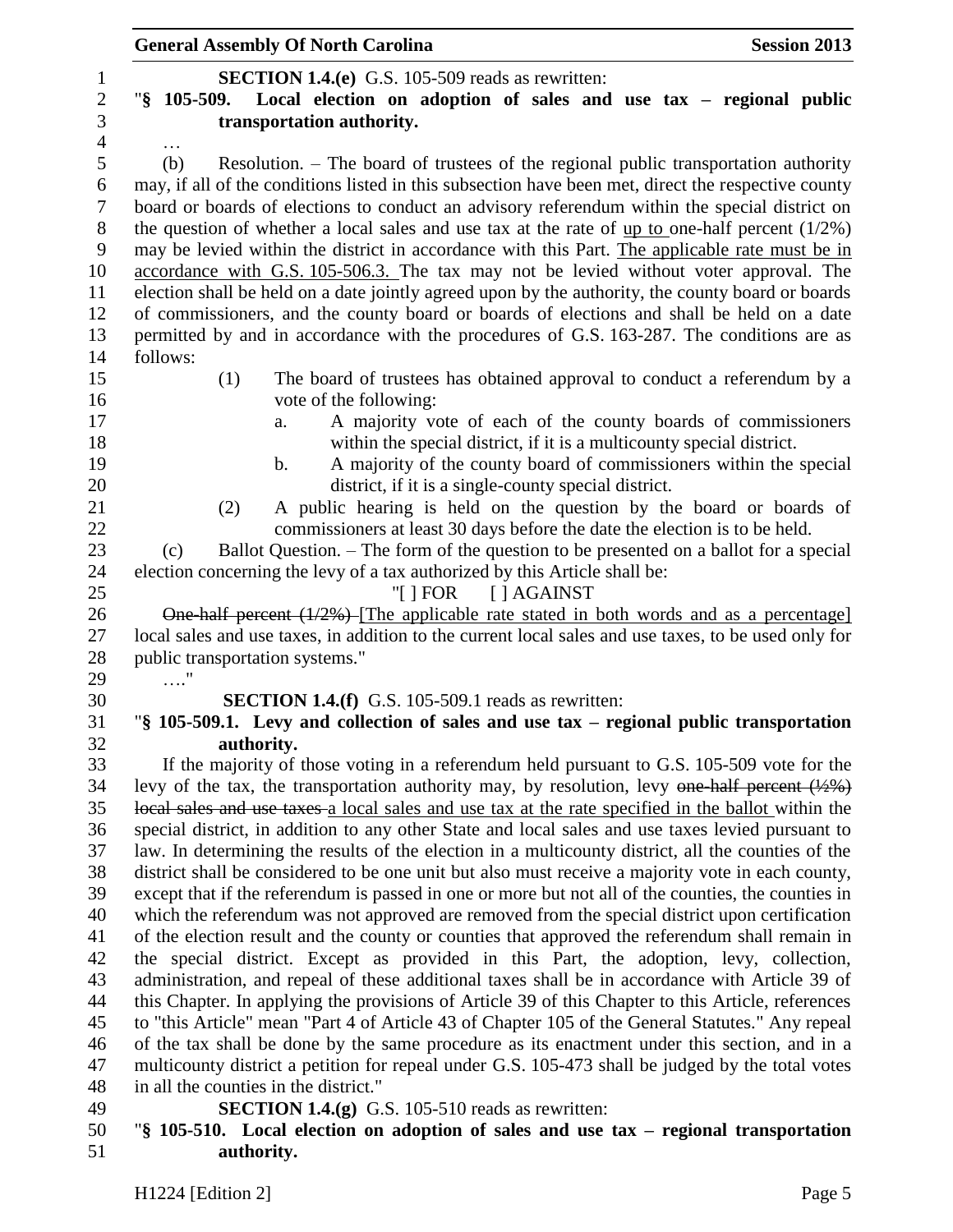| $\mathbf{1}$     |                                                                                                                                                                                                         |
|------------------|---------------------------------------------------------------------------------------------------------------------------------------------------------------------------------------------------------|
| $\mathbf{2}$     | Resolution. – The board of trustees of the regional transportation authority may, if<br>(b)                                                                                                             |
| 3                | all of the conditions listed in this subsection have been met, direct the respective county board                                                                                                       |
| $\overline{4}$   | or boards of elections to conduct an advisory referendum within the special district on the                                                                                                             |
| $\mathfrak{S}$   | question of whether a local sales and use tax at the rate of $\mu$ to one-half percent (1/2%) may be                                                                                                    |
| 6                | levied within the district in accordance with this Part. The applicable rate must be in                                                                                                                 |
| $\boldsymbol{7}$ | accordance with G.S. 105-506.3. The tax may not be levied without voter approval. The                                                                                                                   |
| $8\,$            | election shall be held on a date jointly agreed upon by the authority, the county board or boards                                                                                                       |
| 9                | of commissioners, and the county board or boards of elections and shall be held on a date                                                                                                               |
| 10               | permitted by and in accordance with the procedures of G.S. 163-287. The conditions are as                                                                                                               |
| 11               | follows:                                                                                                                                                                                                |
| 12               | The board of trustees has obtained approval to conduct a referendum by a<br>(1)                                                                                                                         |
| 13               | vote of the following:                                                                                                                                                                                  |
| 14               | A majority vote of both of the county boards of commissioners<br>a.                                                                                                                                     |
| 15               | within the special district, if it is a multicounty special district.                                                                                                                                   |
| 16               | A majority of the county board of commissioners within the special<br>$\mathbf b$ .                                                                                                                     |
| 17               | district, if it is a single-county special district.                                                                                                                                                    |
| 18               | A public hearing is held on the question by the board or boards of<br>(2)                                                                                                                               |
| 19               | commissioners at least 30 days before the date the election is to be held.                                                                                                                              |
| 20               | Ballot Question. – The form of the question to be presented on a ballot for a special<br>(c)                                                                                                            |
| 21               | election concerning the levy of a tax authorized by this Article shall be:                                                                                                                              |
| 22               | "[ $\vert$ FOR<br>[ ] AGAINST                                                                                                                                                                           |
| 23               | One-half percent $(1/2%)$ -[The applicable rate stated in both words and as a percentage]                                                                                                               |
| 24               | local sales and use taxes, in addition to the current local sales and use taxes, to be used only for                                                                                                    |
| 25               | public transportation systems."                                                                                                                                                                         |
|                  |                                                                                                                                                                                                         |
|                  |                                                                                                                                                                                                         |
| 26               | $\ldots$ "                                                                                                                                                                                              |
| 27               | <b>SECTION 1.4.(h)</b> G.S. 105-510.1 reads as rewritten:                                                                                                                                               |
| 28               | "§ 105-510.1. Levy and collection of sales and use tax – regional transportation authority.                                                                                                             |
| 29               | If the majority of those voting in a referendum held pursuant to G.S. 105-510 vote for the                                                                                                              |
| 30               | levy of the tax, the transportation authority may, by resolution, levy one half percent $(1/2%)$                                                                                                        |
| 31               | local sales and use taxes a local sales and use tax at the rate specified in the ballot within the                                                                                                      |
| 32               | special district, in addition to any other State and local sales and use taxes levied pursuant to                                                                                                       |
| 33               | law. In determining the results of the election in a multicounty district, all the counties of the                                                                                                      |
| 34               | district shall be considered to be one unit but also must receive a majority vote in each county,                                                                                                       |
| 35               | except that if the referendum is passed in one but not both of the counties, the county in which                                                                                                        |
| 36               | the referendum was not approved is removed from the special district upon certification of the                                                                                                          |
| 37               | election result and the county that approved the referendum shall remain in the special district.                                                                                                       |
| 38               | Except as provided in this Part, the adoption, levy, collection, administration, and repeal of                                                                                                          |
| 39               | these additional taxes shall be in accordance with Article 39 of this Chapter. In applying the                                                                                                          |
| 40               | provisions of Article 39 of this Chapter to this Article, references to "this Article" mean "Part 5                                                                                                     |
| 41               | of Article 43 of Chapter 105 of the General Statutes." Any repeal of the tax shall be done by the                                                                                                       |
| 42               | same procedure as its enactment under this section, and in a multicounty district a petition for                                                                                                        |
| 43               | repeal under G.S. 105-473 shall be judged by the total votes in all the counties in the district."                                                                                                      |
| 44               | <b>SECTION 1.4.(i)</b> G.S. 105-511.2 reads as rewritten:                                                                                                                                               |
| 45               | "\\$ 105-511.2. Local election on adoption of sales and use tax.                                                                                                                                        |
| 46               | Resolution. – The board of commissioners of a county may direct the county board<br>(a)                                                                                                                 |
| 47               | of elections to conduct an advisory referendum within the county on the question of whether a                                                                                                           |
| 48<br>49         | local sales and use tax at the rate of one-quarter percent $(1/4%)$ a rate of up to one-half percent<br>$(1/2\%)$ may be levied in accordance with this Part. The applicable rate must be in accordance |

50 with G.S. 105-506.3. The election shall be held on a date jointly agreed upon by the boards and shall be held on a date permitted by and in accordance with the procedures of G.S. 163-287.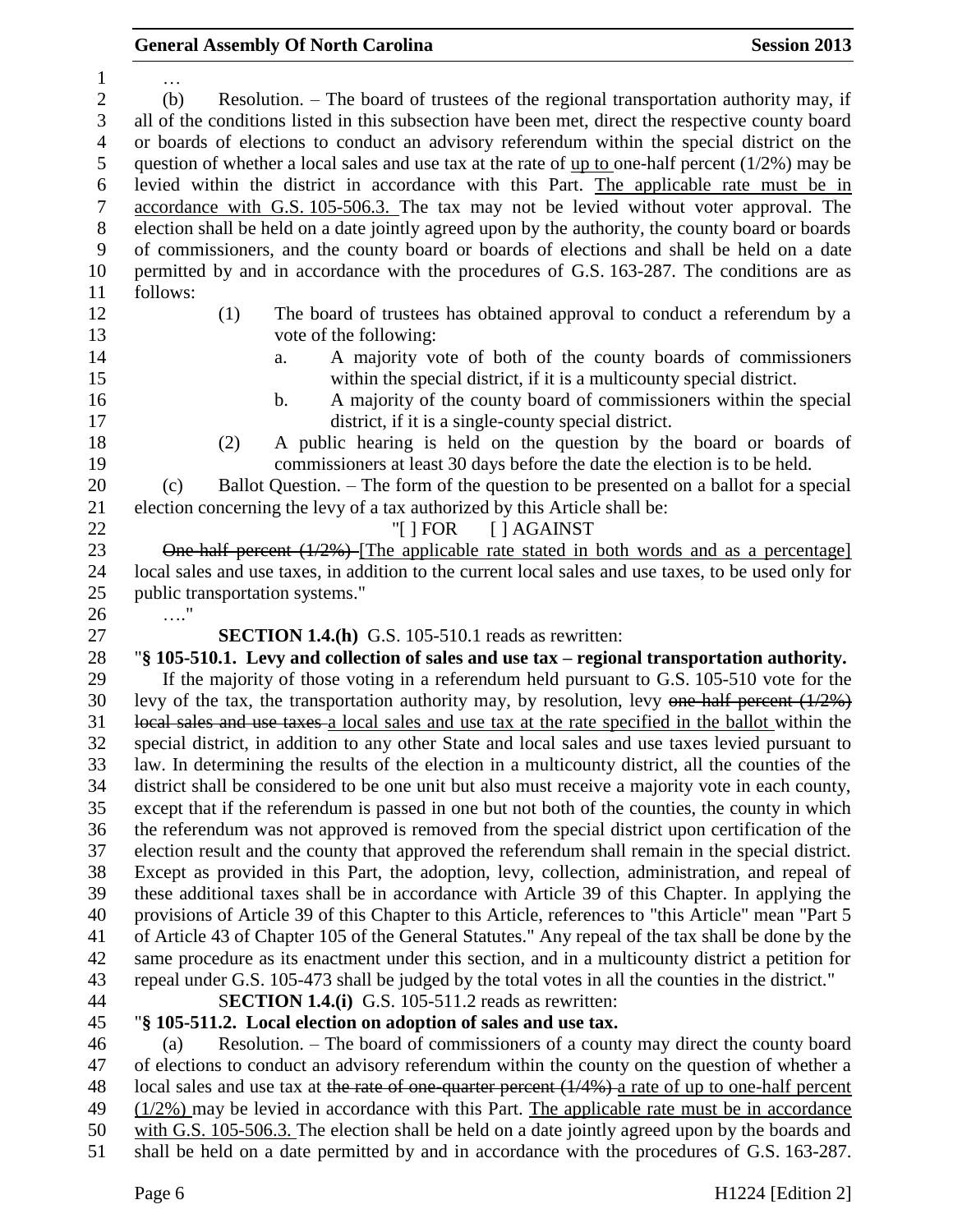|                  |                                 | <b>General Assembly Of North Carolina</b>                                                             | <b>Session 2013</b> |
|------------------|---------------------------------|-------------------------------------------------------------------------------------------------------|---------------------|
| $\mathbf{1}$     |                                 | The board of commissioners shall hold a public hearing on the question at least 30 days before        |                     |
| $\mathbf{2}$     |                                 | the date the election is to be held.                                                                  |                     |
| 3                | (b)                             | Ballot Question. – The form of the question to be presented on a ballot for a special                 |                     |
| $\overline{4}$   |                                 | election concerning the levy of a tax authorized by this Article shall be:                            |                     |
| 5                |                                 | "[ ] FOR [ ] AGAINST                                                                                  |                     |
| $\boldsymbol{6}$ |                                 | One quarter percent (1/4%)-[The applicable rate stated in both words and as a percentage]             |                     |
| $\tau$           |                                 | local sales and use taxes, in addition to the current local sales and use taxes, to be used only for  |                     |
| $8\,$            | public transportation systems." |                                                                                                       |                     |
| 9                |                                 | <b>SECTION 1.4.(j)</b> G.S. 105-511.3 reads as rewritten:                                             |                     |
| 10               |                                 | "§ 105-511.3. Levy and collection of sales and use tax.                                               |                     |
| 11               | (a)                             | Authority to Levy. $-$ If the majority of those voting in a referendum held pursuant to               |                     |
| 12               |                                 | this Part vote for the levy of the tax, the board of commissioners of the county may, by              |                     |
| 13               |                                 | resolution, levy one-quarter percent (1/4%) local sales and use taxes-a local sales and use tax at    |                     |
| 14               |                                 | the rate specified in the ballot in addition to any other State and local sales and use taxes levied  |                     |
| 15               | pursuant to law.                |                                                                                                       |                     |
| 16               | (b)                             | $Administration.$ – Except as provided in this Part, the adoption, levy, collection,                  |                     |
| 17               |                                 | administration, and repeal of these additional taxes shall be in accordance with Article 39 of        |                     |
| 18               |                                 | this Chapter. In applying the provisions of Article 39 of this Chapter to this Part, references to    |                     |
| 19               |                                 | "this Article" mean "Part 6 of Article 43 of Chapter 105 of the General Statutes.""                   |                     |
| 20               |                                 | <b>SECTION 1.4.(k)</b> This section is effective when it becomes law.                                 |                     |
| 21               |                                 | <b>SECTION 1.5.(a)</b> G.S. 105-537 reads as rewritten:                                               |                     |
| 22               | " $(a)$                         | Authority. $-\underline{A}$ tax levied under this Article must be approved in a referendum. If the    |                     |
| 23               |                                 | majority of those voting in a referendum held pursuant to this Article vote for the levy of the       |                     |
| 24               |                                 | tax, the board of county commissioners may, by resolution and after 10 days' public notice,           |                     |
| 25               |                                 | levy a local sales and use tax at a rate of one-quarter percent (0.25%).                              |                     |
| 26               |                                 |                                                                                                       |                     |
| 27               | (e)                             | Expiration. $-$ A board of county commissioners may not direct the county board of                    |                     |
| 28               |                                 | elections to conduct an advisory referendum on the question of whether to levy a local sales          |                     |
| 29               |                                 | and use tax in the county as provided in this Article on or after August 1, 2014."                    |                     |
| 30               |                                 | <b>SECTION 1.5.(b)</b> This section is effective when it becomes law. Notwithstanding                 |                     |
| 31               |                                 | G.S. 105-537(e), as enacted by this act, a county that meets both of the conditions listed in this    |                     |
| 32               |                                 | subsection, as of the date this act becomes law, may direct the county board of elections to          |                     |
| 33               |                                 | conduct an advisory referendum under this Article:                                                    |                     |
| 34               | (1)                             | The county has directed the county board of elections to put the question of                          |                     |
| 35               |                                 | whether to levy a local sales and use tax in the county under this Article on                         |                     |
| 36               |                                 | the ballot in a State, county, or municipal general election to be held in 2014.                      |                     |
| 37               | (2)                             | The total rate of local sales and use tax in the county is less than two and                          |                     |
| 38               |                                 | one-half percent $(2 \frac{1}{2}\%)$ .                                                                |                     |
| 39               |                                 | <b>SECTION 1.6.</b> Except as otherwise provided, this Part is effective when it                      |                     |
| 40               | becomes law.                    |                                                                                                       |                     |
| 41               |                                 |                                                                                                       |                     |
| 42               |                                 | PART II. JMAC MODIFICATIONS                                                                           |                     |
| 43               |                                 | <b>SECTION 2.(a)</b> G.S. 143B-437.012 reads as rewritten:                                            |                     |
| 44               |                                 | "§ 143B-437.012. Job Maintenance and Capital Development Fund.                                        |                     |
| 45               |                                 |                                                                                                       |                     |
| 46               | (d)                             | Eligibility. $- A$ business is eligible for consideration for a grant under this section if           |                     |
| 47               |                                 | it satisfies the conditions of either subdivision $(1)$ or $(2)$ of this subsection and satisfies the |                     |
| 48               |                                 | conditions of both subdivisions $(3)$ and subdivision $(4)$ of this subsection:                       |                     |
| 49               | (1)                             | The business is a major employer. A business is a major employer if the                               |                     |
| 50               |                                 | business meets the following requirements:                                                            |                     |
|                  |                                 |                                                                                                       |                     |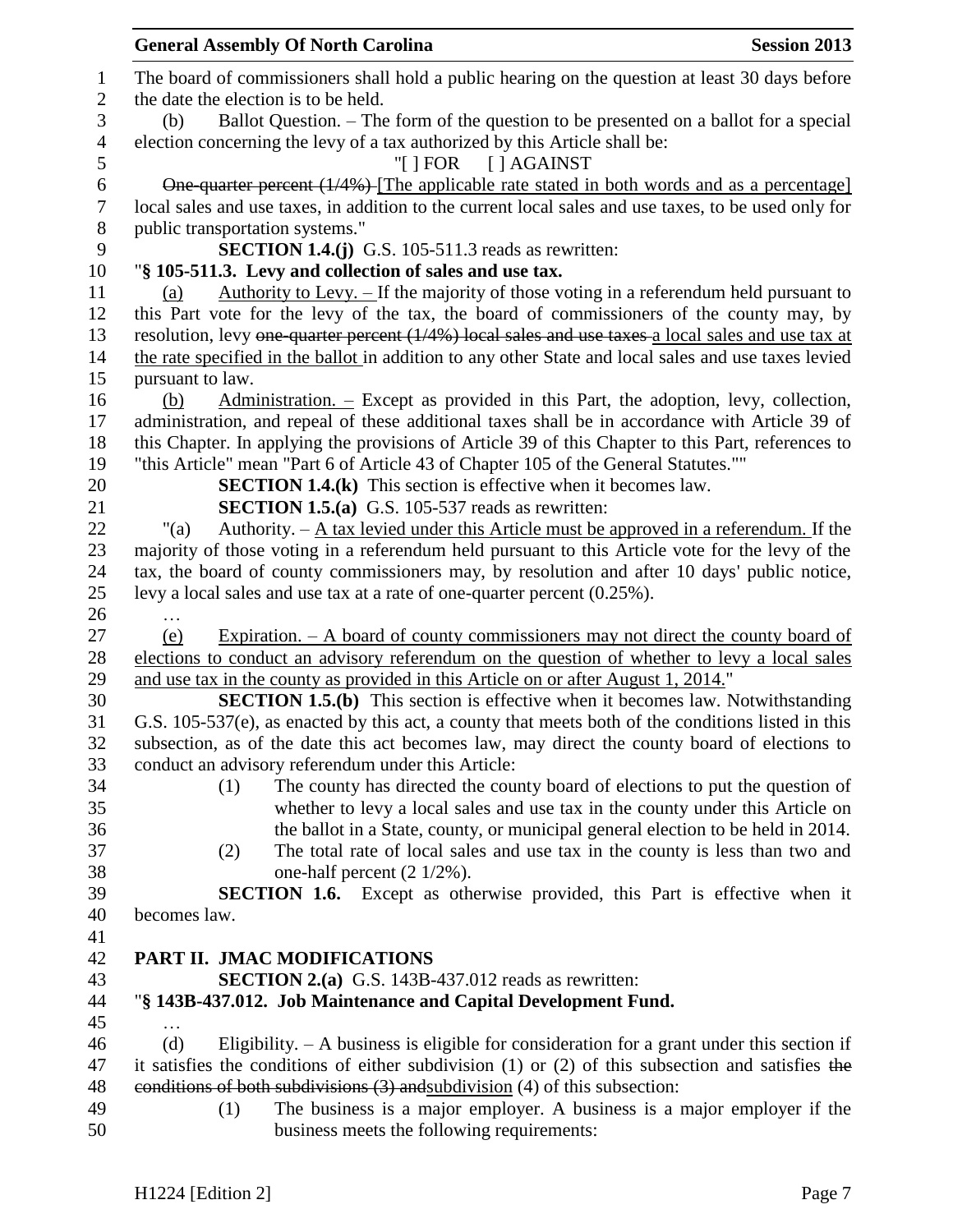|                                                                                                                |     |                  |                   | <b>General Assembly Of North Carolina</b> |                                                                                                                                                                                                                                                                                                                                                                                                                                                                                                                                                                                                                                                                                            | <b>Session 2013</b> |
|----------------------------------------------------------------------------------------------------------------|-----|------------------|-------------------|-------------------------------------------|--------------------------------------------------------------------------------------------------------------------------------------------------------------------------------------------------------------------------------------------------------------------------------------------------------------------------------------------------------------------------------------------------------------------------------------------------------------------------------------------------------------------------------------------------------------------------------------------------------------------------------------------------------------------------------------------|---------------------|
| $\mathbf{1}$<br>$\sqrt{2}$<br>$\overline{3}$<br>$\overline{4}$<br>5<br>6<br>$\overline{7}$<br>$8\,$<br>9<br>10 |     |                  | a.<br>b.          |                                           | The Department certifies that the business has invested or intends to<br>invest at least two hundred million dollars (\$200,000,000) of private<br>funds in improvements to real property and additions to tangible<br>personal property in the project within a six-year period beginning<br>with the time the investment commences.<br>The business employs at least 2,000 full-time employees or<br>equivalent full-time contract employees at the project that is the<br>subject of the grant at the time the application is made, and the<br>business agrees to maintain at least 2,000 full-time employees or<br>equivalent full-time contract employees at the project for the full |                     |
| 11                                                                                                             |     |                  |                   | term of the grant agreement.              |                                                                                                                                                                                                                                                                                                                                                                                                                                                                                                                                                                                                                                                                                            |                     |
| 12                                                                                                             |     |                  | $\underline{c}$ . |                                           | The project is located in a development tier one area at the time the                                                                                                                                                                                                                                                                                                                                                                                                                                                                                                                                                                                                                      |                     |
| 13                                                                                                             |     |                  |                   | business applies for a grant.             |                                                                                                                                                                                                                                                                                                                                                                                                                                                                                                                                                                                                                                                                                            |                     |
| 14<br>15                                                                                                       |     | (2)              |                   |                                           | The business is a large manufacturing employer. A business is a large<br>manufacturing employer if the business meets the following requirements:                                                                                                                                                                                                                                                                                                                                                                                                                                                                                                                                          |                     |
| 16                                                                                                             |     |                  | a.                |                                           | The business is in manufacturing, as defined in G.S. 105-129.81, and                                                                                                                                                                                                                                                                                                                                                                                                                                                                                                                                                                                                                       |                     |
| 17                                                                                                             |     |                  |                   |                                           | is converting its manufacturing process to change the product it                                                                                                                                                                                                                                                                                                                                                                                                                                                                                                                                                                                                                           |                     |
| 18                                                                                                             |     |                  |                   |                                           | manufactures-manufactures or is investing in its manufacturing                                                                                                                                                                                                                                                                                                                                                                                                                                                                                                                                                                                                                             |                     |
| 19                                                                                                             |     |                  |                   |                                           | process by enhancing pollution controls or transitioning the                                                                                                                                                                                                                                                                                                                                                                                                                                                                                                                                                                                                                               |                     |
| 20                                                                                                             |     |                  |                   |                                           | manufacturing process from using coal to using natural gas for the                                                                                                                                                                                                                                                                                                                                                                                                                                                                                                                                                                                                                         |                     |
| 21                                                                                                             |     |                  |                   |                                           | purpose of becoming more energy efficient or reducing emissions.                                                                                                                                                                                                                                                                                                                                                                                                                                                                                                                                                                                                                           |                     |
| 22                                                                                                             |     |                  | b.                |                                           | The Department certifies that the business has invested or intends to                                                                                                                                                                                                                                                                                                                                                                                                                                                                                                                                                                                                                      |                     |
| 23                                                                                                             |     |                  |                   | invest<br>at                              | least<br>sixty-fivefifty                                                                                                                                                                                                                                                                                                                                                                                                                                                                                                                                                                                                                                                                   | million<br>dollars  |
| 24                                                                                                             |     |                  |                   |                                           | $(*65,000,000)(\$50,000,000)$ of private funds in improvements to real                                                                                                                                                                                                                                                                                                                                                                                                                                                                                                                                                                                                                     |                     |
| 25                                                                                                             |     |                  |                   |                                           | property and additions to tangible personal property in the project                                                                                                                                                                                                                                                                                                                                                                                                                                                                                                                                                                                                                        |                     |
| 26                                                                                                             |     |                  |                   |                                           | within a three year five-year period beginning with the time the                                                                                                                                                                                                                                                                                                                                                                                                                                                                                                                                                                                                                           |                     |
| 27                                                                                                             |     |                  |                   | investment commences.                     |                                                                                                                                                                                                                                                                                                                                                                                                                                                                                                                                                                                                                                                                                            |                     |
| 28<br>29                                                                                                       |     |                  | $\mathbf{C}$ .    |                                           | The business meets one of the following employment requirements:<br>If in a development tier one area, the business employs at                                                                                                                                                                                                                                                                                                                                                                                                                                                                                                                                                             |                     |
| 30                                                                                                             |     |                  |                   | <u>1.</u>                                 | least 320 full-time employees at the project that is the subject                                                                                                                                                                                                                                                                                                                                                                                                                                                                                                                                                                                                                           |                     |
| 31                                                                                                             |     |                  |                   |                                           | of the grant at the time the application is made, and the                                                                                                                                                                                                                                                                                                                                                                                                                                                                                                                                                                                                                                  |                     |
| 32                                                                                                             |     |                  |                   |                                           | business agrees to maintain at least 320 full-time employees                                                                                                                                                                                                                                                                                                                                                                                                                                                                                                                                                                                                                               |                     |
| 33                                                                                                             |     |                  |                   |                                           | at the project for the full term of the grant.                                                                                                                                                                                                                                                                                                                                                                                                                                                                                                                                                                                                                                             |                     |
| 34                                                                                                             |     |                  |                   | 2.                                        | If in a development tier two area with a population of less                                                                                                                                                                                                                                                                                                                                                                                                                                                                                                                                                                                                                                |                     |
| 35                                                                                                             |     |                  |                   |                                           | than $60,000$ as of July 1, 2013, the business employs at least                                                                                                                                                                                                                                                                                                                                                                                                                                                                                                                                                                                                                            |                     |
| 36                                                                                                             |     |                  |                   |                                           | 800 full-time employees or equivalent full-time contract                                                                                                                                                                                                                                                                                                                                                                                                                                                                                                                                                                                                                                   |                     |
| 37                                                                                                             |     |                  |                   |                                           | employees at the project that is the subject of the grant at the                                                                                                                                                                                                                                                                                                                                                                                                                                                                                                                                                                                                                           |                     |
| 38                                                                                                             |     |                  |                   |                                           | time the application is made, and the business agrees to                                                                                                                                                                                                                                                                                                                                                                                                                                                                                                                                                                                                                                   |                     |
| 39                                                                                                             |     |                  |                   |                                           | maintain at least 800 full-time employees or equivalent                                                                                                                                                                                                                                                                                                                                                                                                                                                                                                                                                                                                                                    |                     |
| 40                                                                                                             |     |                  |                   |                                           | full-time contract employees at the project for the full term of                                                                                                                                                                                                                                                                                                                                                                                                                                                                                                                                                                                                                           |                     |
| 41                                                                                                             |     |                  |                   | the grant.                                |                                                                                                                                                                                                                                                                                                                                                                                                                                                                                                                                                                                                                                                                                            |                     |
| 42                                                                                                             |     | $\left(3\right)$ |                   |                                           | The project is located in a development tier one area at the time the business                                                                                                                                                                                                                                                                                                                                                                                                                                                                                                                                                                                                             |                     |
| 43                                                                                                             |     |                  |                   | applies for a grant.                      |                                                                                                                                                                                                                                                                                                                                                                                                                                                                                                                                                                                                                                                                                            |                     |
| 44                                                                                                             |     | (4)              |                   |                                           | All newly hired employees of the business must be citizens of the United                                                                                                                                                                                                                                                                                                                                                                                                                                                                                                                                                                                                                   |                     |
| 45                                                                                                             |     |                  |                   |                                           | States, States or have proper identification and documentation of their                                                                                                                                                                                                                                                                                                                                                                                                                                                                                                                                                                                                                    |                     |
| 46                                                                                                             |     |                  |                   |                                           | authorization to reside and work in the United States.                                                                                                                                                                                                                                                                                                                                                                                                                                                                                                                                                                                                                                     |                     |
| 47                                                                                                             | .   |                  |                   |                                           |                                                                                                                                                                                                                                                                                                                                                                                                                                                                                                                                                                                                                                                                                            |                     |
| 48                                                                                                             | (n) |                  |                   |                                           | Limitations. – The Department may enter into no more than five agreements under                                                                                                                                                                                                                                                                                                                                                                                                                                                                                                                                                                                                            |                     |
| 49<br>50                                                                                                       |     |                  |                   |                                           | this section. The total aggregate cost of all agreements entered into under this section may not<br>exceed sixty-nine million dollars (\$69,000,000).seventy-nine million dollars (\$79,000,000).                                                                                                                                                                                                                                                                                                                                                                                                                                                                                          |                     |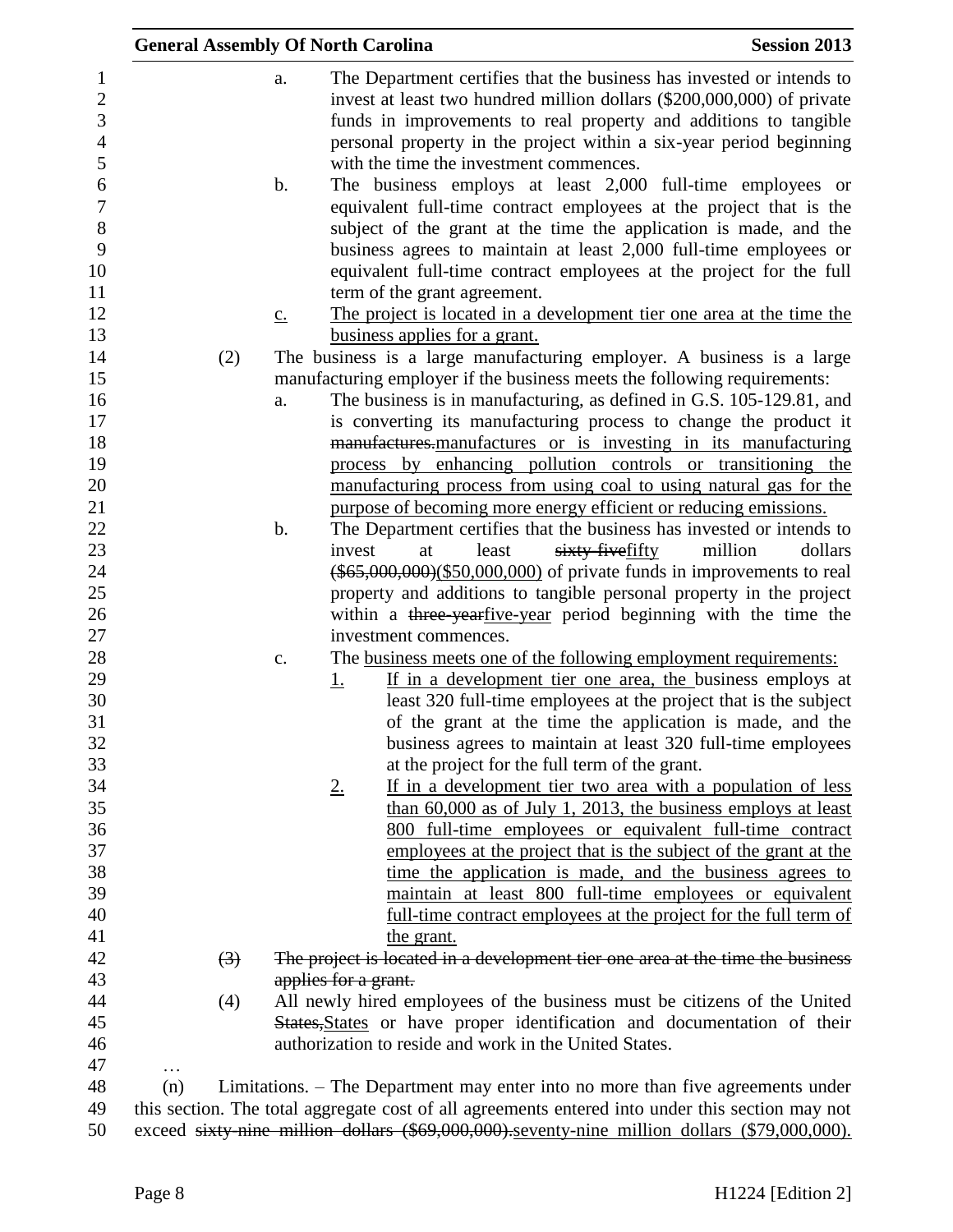| The total annual cost of an agreement entered into under this section may not exceed six                                                                                                           |  |
|----------------------------------------------------------------------------------------------------------------------------------------------------------------------------------------------------|--|
| million dollars (\$6,000,000)."                                                                                                                                                                    |  |
| <b>SECTION 2.(b)</b> This section becomes effective July 1, 2014.                                                                                                                                  |  |
| PART III. JOB CATALYST FUND                                                                                                                                                                        |  |
| <b>SECTION 3.(a)</b> G.S. 143B-437.50 reads as rewritten:                                                                                                                                          |  |
| "Part 2G. Job Development Investment Grant Program. Development.                                                                                                                                   |  |
| "§ 143B-437.50. Legislative findings and purpose.                                                                                                                                                  |  |
| The General Assembly finds that:                                                                                                                                                                   |  |
| It is the policy of the State of North Carolina to stimulate economic activity<br>(1)                                                                                                              |  |
| and to create new jobs for the citizens of the State by encouraging and                                                                                                                            |  |
| promoting the expansion of existing business and industry within the State                                                                                                                         |  |
| and by recruiting and attracting new business and industry to the State.                                                                                                                           |  |
| $\pmb{\mathsf{H}}$                                                                                                                                                                                 |  |
| <b>SECTION 3.(b)</b> G.S. 143B-437.51 reads as rewritten:                                                                                                                                          |  |
| "§ 143B-437.51. Definitions.                                                                                                                                                                       |  |
| The following definitions apply in this Part:                                                                                                                                                      |  |
| .                                                                                                                                                                                                  |  |
| Full-time employee. $-$ A person who is employed for consideration for at<br>(6)                                                                                                                   |  |
| least 35 hours a week, whose wages are subject to withholding under Article                                                                                                                        |  |
| 4A of Chapter 105 of the General Statutes, and who is determined by the                                                                                                                            |  |
| Committee to be employed in a permanent position according to criteria it                                                                                                                          |  |
| develops in consultation with the Attorney General. The term does not<br>include any person who works as an independent contractor or on a                                                         |  |
| consulting basis for the business.                                                                                                                                                                 |  |
| Full-time worker. $-$ A person who is employed for consideration for at least<br>(6a)                                                                                                              |  |
| 35 hours a week, whose wages are subject to withholding under Article 4A                                                                                                                           |  |
| of Chapter 105 of the General Statutes, and who is determined by the                                                                                                                               |  |
| Department to be employed in a permanent position. The term does not                                                                                                                               |  |
| include any person who works as an independent contractor or on a                                                                                                                                  |  |
| consulting basis for the business.                                                                                                                                                                 |  |
| (7)<br>New employee. $- A$ full-time employee or a full-time worker who represents                                                                                                                 |  |
| a net increase in the number of the business's employees or workers                                                                                                                                |  |
| statewide.                                                                                                                                                                                         |  |
| $\pmb{\mathsf{H}}$                                                                                                                                                                                 |  |
| <b>SECTION 3.(c)</b> G.S. 143B-437.52 reads as rewritten:                                                                                                                                          |  |
| "Subpart A. Job Development Investment Grant Program.                                                                                                                                              |  |
| "§ 143B-437.52. Job Development Investment Grant Program.                                                                                                                                          |  |
| Program. – There is established the Job Development Investment Grant Program to<br>(a)                                                                                                             |  |
| be administered by the Economic Investment Committee. In order to foster job creation and                                                                                                          |  |
| investment in the economy of this State, the Committee may enter into agreements with                                                                                                              |  |
| businesses to provide grants in accordance with the provisions of this Part. The Committee, in<br>consultation with the Attorney General, shall develop criteria to be used in determining whether |  |
| the conditions of this section are satisfied and whether the project described in the application                                                                                                  |  |
| is otherwise consistent with the purposes of this Part. Before entering into an agreement, the                                                                                                     |  |
| Committee must find that all the following conditions are met:                                                                                                                                     |  |
|                                                                                                                                                                                                    |  |
| <b>SECTION 3.(d)</b> The Revisor of Statutes is authorized to change references of "this                                                                                                           |  |
| Part" in Subpart A of Part 2G of Article 10 of Chapter 143B of the General Statutes to "this                                                                                                       |  |

Subpart" as appropriate.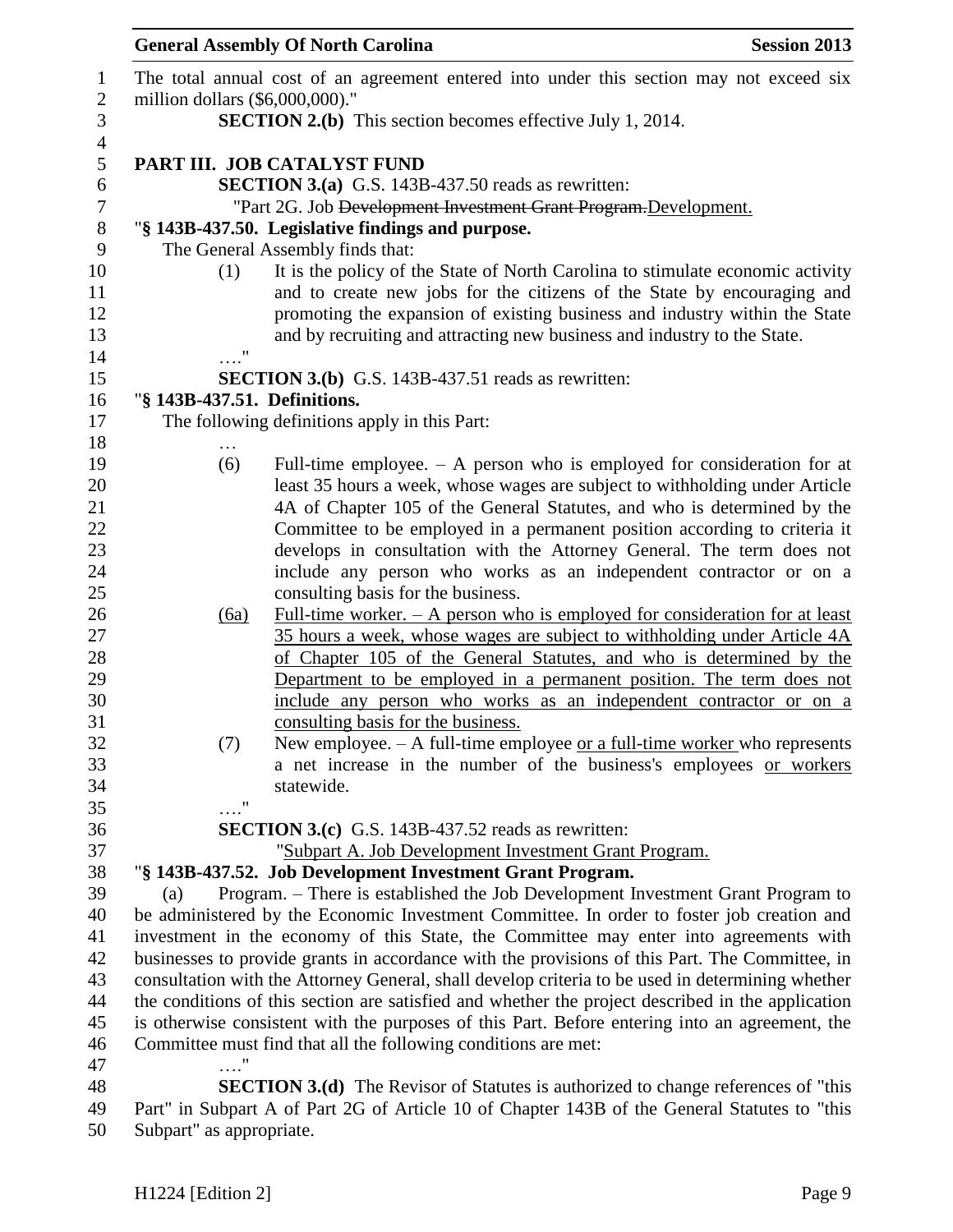|                  | <b>General Assembly Of North Carolina</b> |                 |                                                                                                                                                                | <b>Session 2013</b> |
|------------------|-------------------------------------------|-----------------|----------------------------------------------------------------------------------------------------------------------------------------------------------------|---------------------|
| 1                |                                           |                 | <b>SECTION 3.(e)</b> Part 2G of Article 10 of Chapter 143B of the General Statutes is                                                                          |                     |
| $\boldsymbol{2}$ | amended by adding a new Subpart to read:  |                 |                                                                                                                                                                |                     |
| 3                |                                           |                 | "Subpart B. Job Catalyst Fund.                                                                                                                                 |                     |
| $\overline{4}$   | "§ 143B-437.67. Job Catalyst Fund.        |                 |                                                                                                                                                                |                     |
| 5                | (a)                                       |                 | Creation and Purpose of Fund. – There is created in the Department of Commerce a                                                                               |                     |
| 6                |                                           |                 | special, nonreverting account to be known as the Job Catalyst Fund to provide funds to a local                                                                 |                     |
| 7                |                                           |                 | governmental unit for projects that result in the creation of jobs. The Secretary of Commerce is                                                               |                     |
| $8\phantom{1}$   |                                           |                 | solely responsible for the administration of the program and shall adopt guidelines applicable to                                                              |                     |
| 9                |                                           |                 | program administration. The guidelines shall include the following provisions, which shall                                                                     |                     |
| 10               | apply to each grant from the account:     |                 |                                                                                                                                                                |                     |
|                  | $\Omega$                                  |                 | The funds are reserved for a project for which a business agrees to create and                                                                                 |                     |
|                  |                                           |                 | maintain, for the greater of 10 years or a time period not less than the sum of                                                                                |                     |
|                  |                                           |                 | the full term of the grant plus five years, the number of new worker positions                                                                                 |                     |
|                  |                                           |                 | at the project as follows:                                                                                                                                     |                     |
|                  |                                           | <u>a.</u>       | For development tier one areas, 500 full-time workers.                                                                                                         |                     |
|                  |                                           | <u>b.</u>       | For development tier two areas, 800 full-time workers.                                                                                                         |                     |
|                  |                                           | c.              | For development tier three areas, 1,200 full-time workers.                                                                                                     |                     |
|                  | (2)                                       |                 | The funds are reserved for a project for which a business agrees to make an                                                                                    |                     |
|                  |                                           |                 | investment at the project as provided in this subdivision. The investment                                                                                      |                     |
|                  |                                           |                 | required by this subdivision must be private funds in improvements to real                                                                                     |                     |
|                  |                                           |                 | property and additions to tangible personal property located at the project for                                                                                |                     |
|                  |                                           |                 | the greater of 10 years or a time period not less than the sum of the full term                                                                                |                     |
|                  |                                           |                 | of the grant plus five years. The investment must be commenced no later                                                                                        |                     |
|                  |                                           |                 | than the time when the first disbursement is made to the business and must                                                                                     |                     |
|                  |                                           |                 | be completed no later than five years from the time the first disbursement is                                                                                  |                     |
|                  |                                           |                 | made to the business. Tangible personal property transferred by the business                                                                                   |                     |
|                  |                                           |                 | or from a related member of the business from one area in the State to the                                                                                     |                     |
|                  |                                           |                 | project is not considered an investment in tangible personal property located<br>at the project for purposes of this section. The Department shall certify the |                     |
|                  |                                           |                 | amount of the investment made by the business at the project. The minimum                                                                                      |                     |
|                  |                                           |                 | investment at the project the business agrees to make is as follows:                                                                                           |                     |
|                  |                                           |                 | For development tier one areas, twenty million dollars (\$20,000,000).                                                                                         |                     |
|                  |                                           | a.<br><u>b.</u> | For development tier two areas, thirty-five million dollars                                                                                                    |                     |
|                  |                                           |                 | $(\$35,000,000).$                                                                                                                                              |                     |
|                  |                                           | $\mathbf{c}$ .  | For development tier three areas, fifty million dollars (\$50,000,000).                                                                                        |                     |
|                  | (3)                                       |                 | The funds are (i) used to acquire or improve land or infrastructure, for                                                                                       |                     |
|                  |                                           |                 | facility development, or for capital investment and                                                                                                            | (ii)<br>used for    |
|                  |                                           |                 | manufacturing projects. For purposes of this subdivision, "manufacturing" is                                                                                   |                     |
|                  |                                           |                 | defined in G.S. 143B-437.01.                                                                                                                                   |                     |
|                  | (4)                                       |                 | The funds are provided to a local governmental unit, and the local                                                                                             |                     |
|                  |                                           |                 | governmental unit matches a portion of the funds allocated by the                                                                                              |                     |
|                  |                                           |                 | Department as provided in this subdivision. A local match may include cash,                                                                                    |                     |
|                  |                                           |                 | fee waivers, in-kind services, the donation of assets, the provision of                                                                                        |                     |
|                  |                                           |                 | infrastructure, or a combination. The local match requirement is as follows:                                                                                   |                     |
|                  |                                           | a.              | For development tier one areas, a local match of at least three dollars                                                                                        |                     |
|                  |                                           |                 | $(\$3.00)$ for every one hundred dollars $(\$100.00)$ from the State is                                                                                        |                     |
|                  |                                           |                 | required.                                                                                                                                                      |                     |
|                  |                                           | <u>b.</u>       | For development tier two areas, a local match of at least six dollars                                                                                          |                     |
|                  |                                           |                 | $(\$6.00)$ for every one hundred dollars $(\$100.00)$ from the State is                                                                                        |                     |
|                  |                                           |                 | required.                                                                                                                                                      |                     |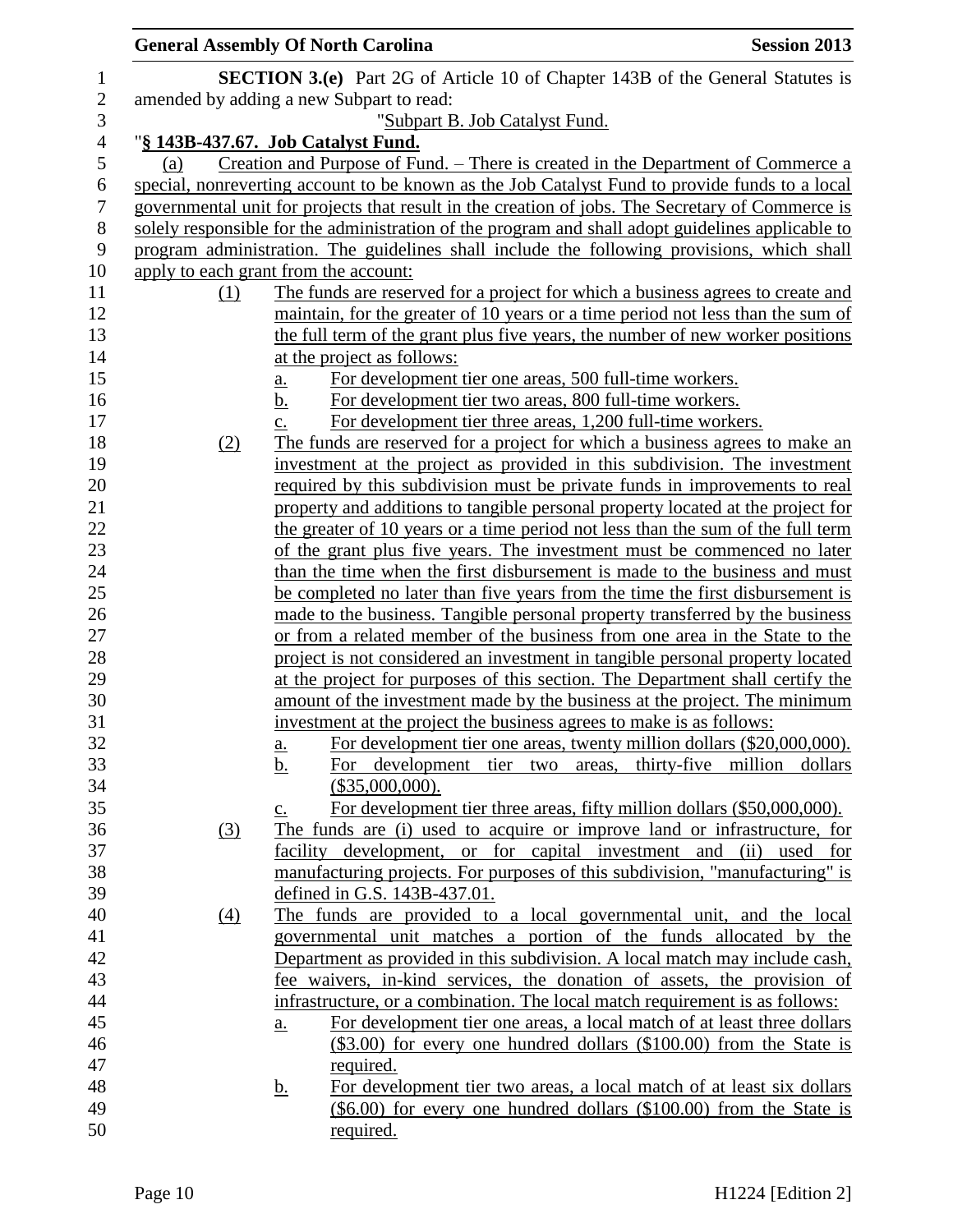|            | <b>General Assembly Of North Carolina</b>                                                                                                                          | <b>Session 2013</b> |
|------------|--------------------------------------------------------------------------------------------------------------------------------------------------------------------|---------------------|
|            | For development tier three areas, a local match of at least nine dollars<br>$\underline{c}$ .                                                                      |                     |
|            | $(\$9.00)$ for every one hundred dollars $(\$100.00)$ from the State is                                                                                            |                     |
| (5)        | required.<br>The funds are reserved for a project for which a business agrees to meet, for                                                                         |                     |
|            | the greater of 10 years or a time period not less than the sum of the full term                                                                                    |                     |
|            | of the grant plus five years, the wage standard provided in this subdivision                                                                                       |                     |
|            | for all full-time workers at the project. In making the wage calculation, all                                                                                      |                     |
|            | full-time position jobs filled during the year for at least 1,600 hours are                                                                                        |                     |
|            | included. The required wage standard is as follows:                                                                                                                |                     |
|            | For development tier one and two areas, an average weekly wage that<br>$\underline{a}$ .                                                                           |                     |
|            | is at least equal to the lesser of one hundred percent (100%) of the                                                                                               |                     |
|            | average wage for all insured private employers in the county.                                                                                                      |                     |
|            | For development tier three areas, an average weekly wage that is at<br><u>b.</u>                                                                                   |                     |
|            | least equal to the lesser of one hundred ten percent $(110\%)$ of the                                                                                              |                     |
|            | average wage for all insured private employers in the county.                                                                                                      |                     |
| (6)        | The funds are reserved for projects for which a business agrees to meet, for                                                                                       |                     |
|            | the greater of 10 years or a time period not less than the sum of the full term<br>of the grant plus five years, a requirement to provide health insurance for all |                     |
|            | full-time workers at the project. For purposes of this subdivision, a business                                                                                     |                     |
|            | provides health insurance if it pays at least fifty percent (50%) of the                                                                                           |                     |
|            | premiums for health care coverage that equals or exceeds the minimum                                                                                               |                     |
|            | provisions of the basic health care plan of coverage recommended by the                                                                                            |                     |
|            | Small Employer Carrier Committee pursuant to G.S. 58-50-125. A business                                                                                            |                     |
|            | shall provide a certification that it continues to provide health insurance as                                                                                     |                     |
|            | required by this subdivision.                                                                                                                                      |                     |
| <u>(7)</u> | The funds are not used for a project at which is located, during the greater of                                                                                    |                     |
|            | 10 years or a time period not less than the sum of the full term of the grant                                                                                      |                     |
|            | plus five years, a business that has received a notice of an overdue tax debt                                                                                      |                     |
|            | and that overdue tax debt has not been satisfied or otherwise resolved.                                                                                            |                     |
| (8)        | The funds are not used in favor of jobs created or property investments made                                                                                       |                     |
|            | for which a business receives a tax credit under Article 3J of Chapter 105 of                                                                                      |                     |
|            | the General Statutes.                                                                                                                                              |                     |
| (9)        | The funds are reserved for projects for a business that has no citations under                                                                                     |                     |
|            | the Occupational Safety and Health Act that have become a final order<br>within the past three years for willful serious violations or for failing to abate        |                     |
|            | serious violations. In addition, the business must, for the greater of 10 years                                                                                    |                     |
|            | or a time period not less than the sum of the full term of the grant plus five                                                                                     |                     |
|            | years, have no citations under the Occupational Safety and Health Act that                                                                                         |                     |
|            | have become a final order within the past three years for willful serious                                                                                          |                     |
|            | violations or for failing to abate serious violations with respect to the project.                                                                                 |                     |
|            | For purposes of this subsection, "serious violation" has the same meaning as                                                                                       |                     |
|            | in G.S. 95-127.                                                                                                                                                    |                     |
| (10)       | The funds are not used for a project that consists of a professional or                                                                                            |                     |
|            | semiprofessional sports team or club or a project that consists solely of retail                                                                                   |                     |
|            | facilities. If a project consists of both retail facilities and nonretail facilities,                                                                              |                     |
|            | only the portion of the project consisting of nonretail facilities is eligible for                                                                                 |                     |
|            | a grant, and only full-time workers employed exclusively in the portion of                                                                                         |                     |
|            | the project that represents nonretail facilities may be counted for purposes of                                                                                    |                     |
|            | fulfilling the new worker position requirement. If a warehouse facility is part                                                                                    |                     |
|            | of a retail facility and supplies only that retail facility, the warehouse facility                                                                                |                     |
|            | investment and full-time workers are not counted for purposes of the                                                                                               |                     |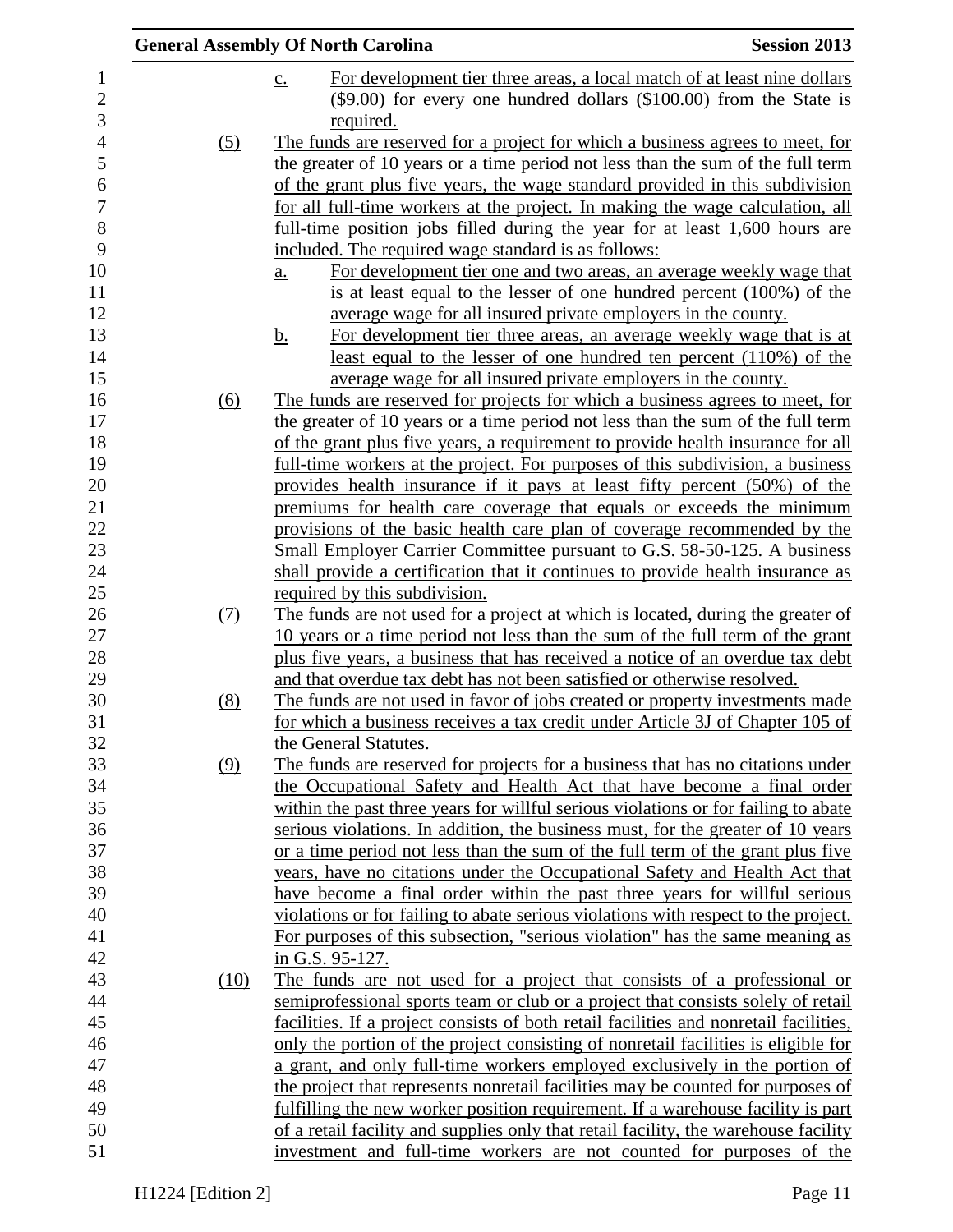|                  |                               | <b>General Assembly Of North Carolina</b>                                                                                                                                                  | <b>Session 2013</b> |
|------------------|-------------------------------|--------------------------------------------------------------------------------------------------------------------------------------------------------------------------------------------|---------------------|
| $\mathbf{1}$     |                               | requirements of this section. For the purposes of this Subpart, catalog                                                                                                                    |                     |
| $\overline{c}$   |                               | distribution centers are not retail facilities.                                                                                                                                            |                     |
| 3                | (b)                           | Forfeiture. $-$ If the business at the project fails to timely create and maintain the                                                                                                     |                     |
| $\overline{4}$   |                               | required new jobs, to timely make the required level of investment, or to otherwise meet the                                                                                               |                     |
| 5                |                               | requirements of this section, the local governmental unit shall provide a means to recapture                                                                                               |                     |
| $\boldsymbol{6}$ |                               | from the business at the project an amount equal to the amount disbursed from the Fund for the                                                                                             |                     |
| $\tau$           |                               | project, and the local governmental unit must reimburse the Fund for that disbursement.                                                                                                    |                     |
| $8\,$            | (c)                           | Records. $- A$ business located at a project for which a grant was made from the                                                                                                           |                     |
| 9                |                               | Fund shall maintain records and make available for inspection by the Secretary of Commerce                                                                                                 |                     |
| 10               |                               | any records the Secretary considers necessary to determine and verify the business has met the                                                                                             |                     |
| 11               | requirements of this section. |                                                                                                                                                                                            |                     |
| 12               | (d)                           | Report. – The Department shall publish a report on the Job Catalyst Fund on or                                                                                                             |                     |
| 13               |                               | before April 30 of each year. The Department shall submit the report electronically to the                                                                                                 |                     |
| 14               |                               | House of Representatives Finance Committee, the Senate Finance Committee, the House of                                                                                                     |                     |
| 15               |                               | Representatives Appropriations Subcommittee on Natural and Economic Resources, the Senate                                                                                                  |                     |
| 16               |                               | Appropriations Committee on Natural and Economic Resources, and the Fiscal Research                                                                                                        |                     |
| 17               |                               | Division. The report shall include the following:                                                                                                                                          |                     |
| 18               | (1)                           | A listing of each grant awarded during the preceding calendar year,                                                                                                                        |                     |
| 19               |                               | including the name of the business locating at the project, a description of                                                                                                               |                     |
| 20               |                               | the project, the term of the grant, and the liability under the grant.                                                                                                                     |                     |
| 21               | (2)                           | An update on the status of projects under grants awarded before the                                                                                                                        |                     |
| 22               |                               | preceding calendar year.                                                                                                                                                                   |                     |
| 23               | (3)                           | The number and development tier area of new worker positions to be created                                                                                                                 |                     |
| 24               |                               | by projects with respect to which grants have been awarded.                                                                                                                                |                     |
| 25               | $\left(4\right)$              | A listing of the employment level for all businesses located at projects with                                                                                                              |                     |
| 26               |                               | respect to which grants have been awarded and any changes in those levels                                                                                                                  |                     |
| 27               |                               | from the level of the next preceding year.                                                                                                                                                 |                     |
| 28               | (5)                           | The wage levels of all new worker positions to be created at projects with                                                                                                                 |                     |
| 29               |                               | respect to which grants have been awarded, aggregated, and listed in                                                                                                                       |                     |
| 30               |                               | increments of ten thousand dollars (\$10,000) or other appropriate                                                                                                                         |                     |
| 31               |                               | increments.                                                                                                                                                                                |                     |
| 32               | (6)                           | The number of awards made for projects for new businesses and the number                                                                                                                   |                     |
| 33               |                               | of awards made for projects for existing, expanding businesses in the                                                                                                                      |                     |
| 34               |                               | preceding calendar year.                                                                                                                                                                   |                     |
| 35               | (7)                           | The environmental impact of businesses at projects with respect to which                                                                                                                   |                     |
| 36               |                               | grants have been awarded.                                                                                                                                                                  |                     |
| 37               | (8)                           | The geographic distribution of grants, by number and amount, awarded                                                                                                                       |                     |
| 38               |                               | under the program.                                                                                                                                                                         |                     |
| 39               | (9)                           | For the first annual report after adoption of the guidelines developed by the                                                                                                              |                     |
| 40               |                               | Department to implement this Subpart, a copy of such guidelines, and, for                                                                                                                  |                     |
| 41               |                               | subsequent reports, identification of any changes in those guidelines from                                                                                                                 |                     |
| 42               |                               | the previous calendar year."                                                                                                                                                               |                     |
| 43               |                               | <b>SECTION 3.(f)</b> The Secretary of Commerce shall develop guidelines related to the                                                                                                     |                     |
| 44<br>45         |                               | administration of the Jobs Catalyst Fund, as authorized by this section, and to the selection of<br>projects. At least 20 days before the effective date of any guidelines or nontechnical |                     |
| 46               |                               | amendments to guidelines, the proposed guidelines must be published on the Department's Web                                                                                                |                     |
| 47               |                               | site and provide notice to persons who have requested notice of proposed guidelines. In                                                                                                    |                     |
| 48               |                               | addition, the Department of Commerce shall accept oral and written comments on the proposed                                                                                                |                     |
| 49               |                               | guidelines during the 15 business days beginning on the first day the notice requirement of this                                                                                           |                     |
| 50               |                               | subsection have been completed. For purposes of this subsection, a technical amendment is one                                                                                              |                     |
| 51               |                               | that corrects a spelling or grammatical error or that makes a clarification based on public                                                                                                |                     |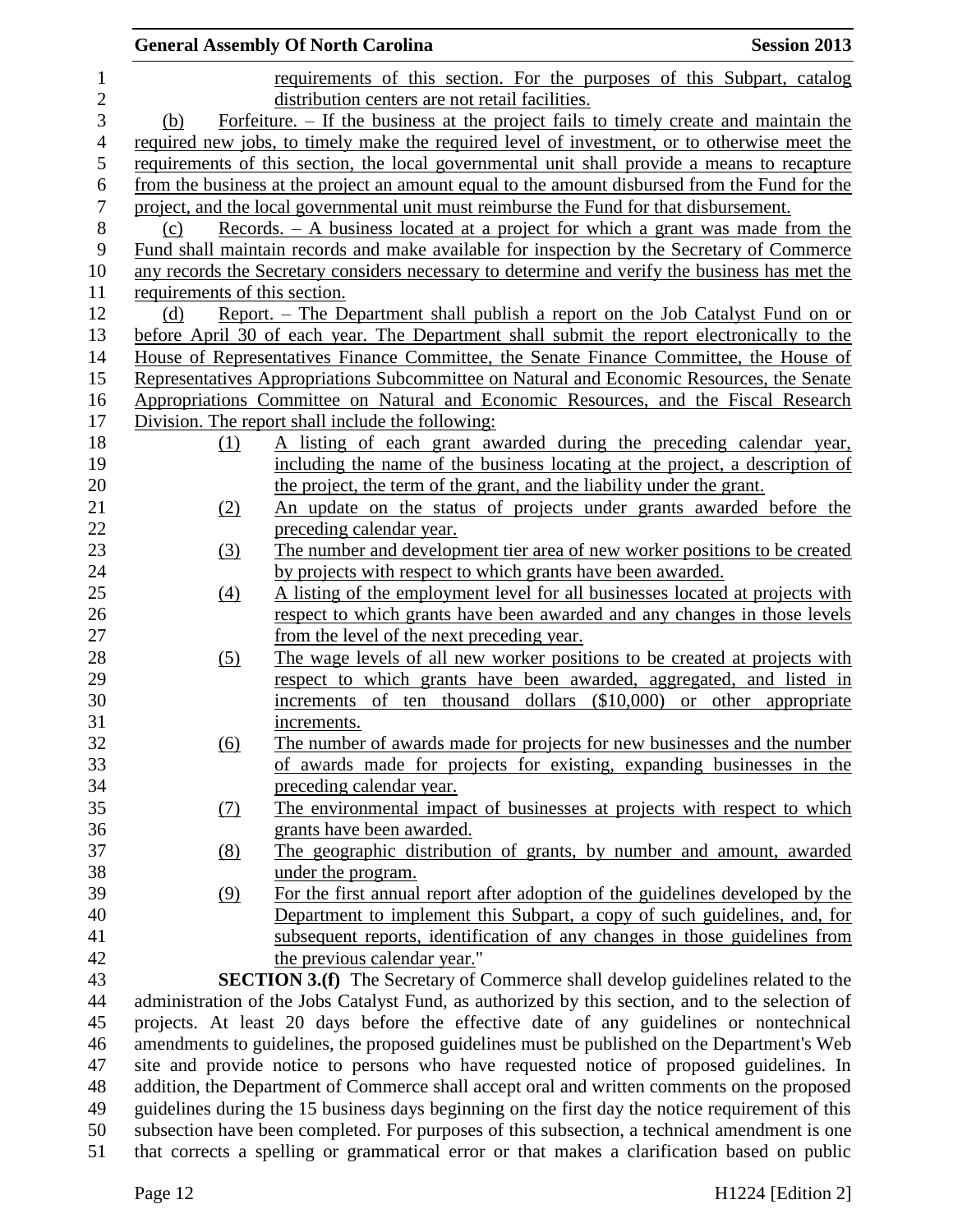|                |                 |                   | <b>General Assembly Of North Carolina</b>                                                                                                                                                | <b>Session 2013</b> |
|----------------|-----------------|-------------------|------------------------------------------------------------------------------------------------------------------------------------------------------------------------------------------|---------------------|
| $\mathbf{1}$   |                 |                   | comment and could have been anticipated by the public notice that immediately preceded the                                                                                               |                     |
| $\overline{c}$ | public comment. |                   |                                                                                                                                                                                          |                     |
| 3              |                 |                   | <b>SECTION 3.(g)</b> G.S. 150B-1(d) reads as rewritten:                                                                                                                                  |                     |
| $\overline{4}$ | " $(d)$         |                   | Exemptions from Rule Making. – Article 2A of this Chapter does not apply to the                                                                                                          |                     |
| 5              | following:      |                   |                                                                                                                                                                                          |                     |
| 6              |                 |                   |                                                                                                                                                                                          |                     |
| 7              |                 | (10)              | The Economic Investment Committee in developing criteria for the Job                                                                                                                     |                     |
| $8\,$          |                 |                   | Development Investment Grant Program under Part 2FSubpart A of Part 2G                                                                                                                   |                     |
| 9              |                 |                   | of Article 10 of Chapter 143B of the General Statutes.                                                                                                                                   |                     |
| 10<br>11       |                 | (10a)             | The Secretary of Commerce in developing criteria for the Job Catalyst Fund                                                                                                               |                     |
|                |                 |                   | under Subpart B of Part 2G of Article 10 of Chapter 143B of the General                                                                                                                  |                     |
| 12             |                 | $^{\prime\prime}$ | Statutes.                                                                                                                                                                                |                     |
| 13             |                 |                   |                                                                                                                                                                                          |                     |
| 14             |                 |                   | <b>SECTION 3.(h)</b> G.S. 143B-437.07(c) reads as rewritten:                                                                                                                             |                     |
| 15<br>16       | "(c)            |                   | Economic Development Incentive. - An economic development incentive includes                                                                                                             |                     |
|                |                 |                   | any grant from the following programs: Job Development Investment Grant Program; the Job                                                                                                 |                     |
| 17<br>18       |                 |                   | Catalyst Fund; the Job Maintenance and Capital Development Fund; One North Carolina Fund;<br>and the Utility Account. The State also incents economic development through the use of tax |                     |
| 19             |                 |                   | expenditures in the form of tax credits and refunds. The Department of Revenue must report                                                                                               |                     |
|                |                 |                   | annually on these statutory economic development incentives, as required under G.S. 105-256."                                                                                            |                     |
| 20<br>21       |                 |                   | <b>SECTION 3.(i)</b> This section is effective when it becomes law.                                                                                                                      |                     |
| 22             |                 |                   |                                                                                                                                                                                          |                     |
| 23             |                 |                   | PART IV. JDIG MODIFICATIONS                                                                                                                                                              |                     |
| 24             |                 |                   | <b>SECTION 4.(a)</b> Section 15.19(a1) of S.L. 2013-360 reads as rewritten:                                                                                                              |                     |
| 25             |                 |                   | "SECTION 15.19. $(a1)$ Notwithstanding G.S. 143B-437.52 $(c)$ , for the 2013-2015 fiscal                                                                                                 |                     |
| 26             |                 |                   | biennium, the maximum total liability for grants awarded, including amounts transferred to the                                                                                           |                     |
| 27             |                 |                   | Utility Account pursuant to G.S. 143B-437.61, is twenty-two million five hundred thousand                                                                                                |                     |
| 28             |                 |                   | $\frac{1}{2}$ dollars (\$22,500,000) thirty-six million five hundred thousand dollars (\$36,500,000) and, for the                                                                        |                     |
| 29<br>30       |                 |                   | period from July 1, 2015, to December 31, 2015, the maximum total liability for grants                                                                                                   |                     |
|                |                 |                   | awarded, including amounts transferred to the Utility Account pursuant to G.S. 143B-437.61, is                                                                                           |                     |
|                |                 |                   | seven million five hundred thousand dollars (\$7,500,000). No agreement may be entered into                                                                                              |                     |
| 32             |                 |                   | that, when considered together with other existing agreements governing grants awarded during                                                                                            |                     |
| 33             |                 |                   | an applicable time period provided in this subsection, could cause the State's potential total                                                                                           |                     |
| 34             |                 |                   | annual-liability for grants awarded in that time period to exceed the designated maximum                                                                                                 |                     |
| 35<br>36       | amount."        |                   |                                                                                                                                                                                          |                     |
| 37             |                 |                   | SECTION 4.(b) G.S. 143B-437.52 reads as rewritten:                                                                                                                                       |                     |
| 38             | (a)             |                   | "§ 143B-437.52. Job Development Investment Grant Program.<br>Program. – There is established the Job Development Investment Grant Program to                                             |                     |
|                |                 |                   | be administered by the Economic Investment Committee. In order to foster job creation and                                                                                                |                     |
|                |                 |                   | investment in the economy of this State, the Committee may enter into agreements with                                                                                                    |                     |
|                |                 |                   | businesses to provide grants in accordance with the provisions of this Part. Subpart. The                                                                                                |                     |
|                |                 |                   | Committee, in consultation with the Attorney General, shall develop criteria to be used in                                                                                               |                     |
|                |                 |                   | determining whether the conditions of this section are satisfied and whether the project                                                                                                 |                     |
|                |                 |                   | described in the application is otherwise consistent with the purposes of this Part. Subpart.                                                                                            |                     |
|                |                 |                   | Before entering into an agreement, the Committee must find that all the following conditions                                                                                             |                     |
| 45<br>46       | are met:        |                   |                                                                                                                                                                                          |                     |
| 47             |                 |                   |                                                                                                                                                                                          |                     |
| 48             |                 | (5)               | The total benefits of the project to the State outweigh its costs and render the                                                                                                         |                     |
| 49             |                 |                   | grant appropriate for the project. If the total costs of the project to the State                                                                                                        |                     |
| 50             |                 |                   | outweigh the benefits as a result of an award from the Job Catalyst Fund                                                                                                                 |                     |